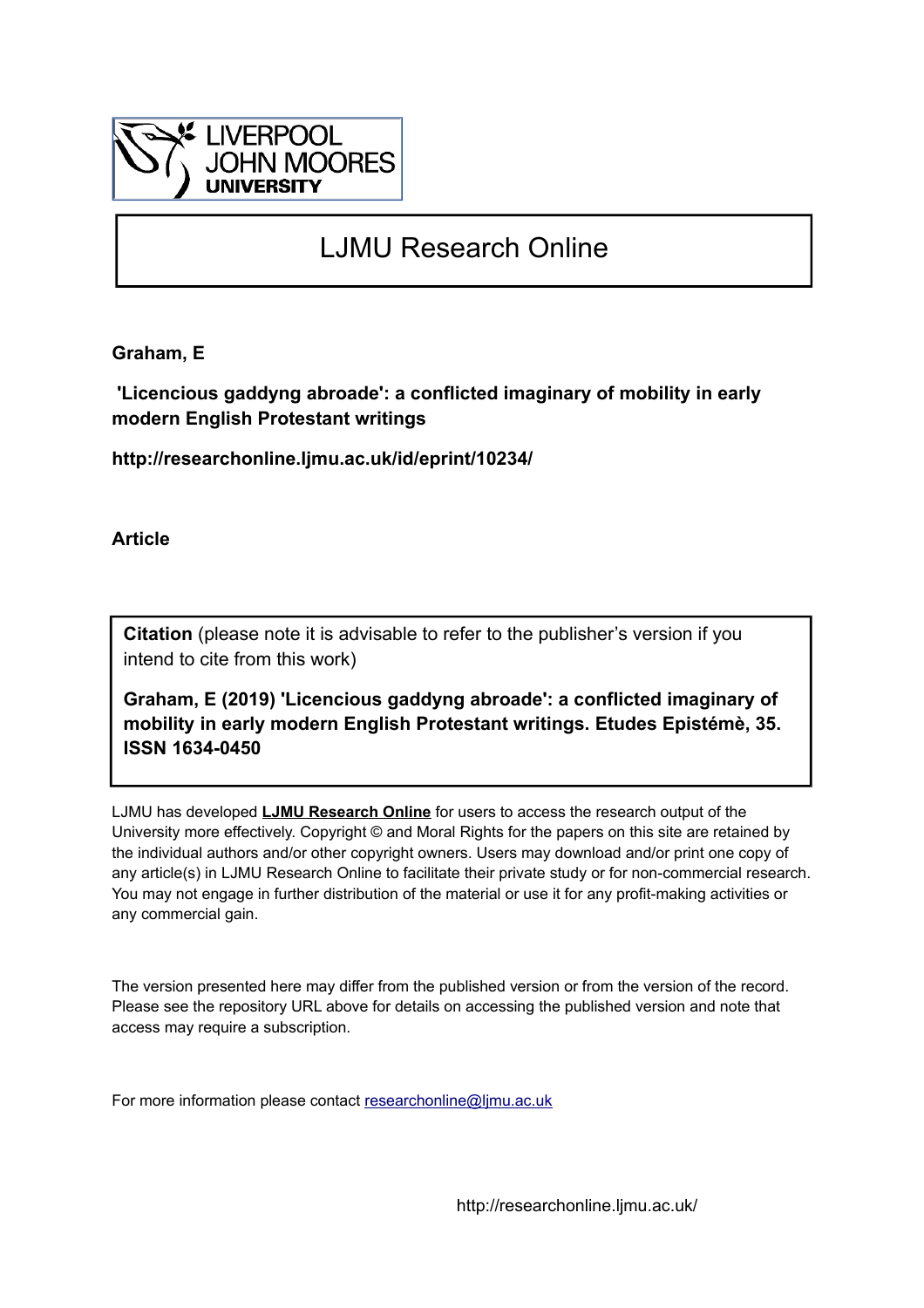# **Études Épistémè**

Revue de littérature et de civilisation (XVIe – XVIIIe siècles)

**35 | 2019** The World of Seventeenth-Century English Dissenters: Piety, Theology, Heterodoxy

# "Licencious gaddyng abroade": A Conflicted Imaginary of Mobility in Early Modern English Protestant Writings

*"Licencious gaddyng abroade": Représentations conflictuelles de la mobilité dans l'imaginaire protestant de la période moderne*

### Elspeth Graham

Etudes Epistémè



#### Electronic version

URL:<http://journals.openedition.org/episteme/4554> DOI: 10.4000/episteme.4554 ISSN: 1634-0450

Publisher Association Études Épistémè

Brought to you by Université Paris 1 Panthéon-Sorbonne

UNIVERSITÉ PARIS PANTHÉON SORBONNE

#### Electronic reference

Elspeth Graham, « "Licencious gaddyng abroade": A Conflicted Imaginary of Mobility in Early Modern English Protestant Writings », *Études Épistémè* [Online], 35 | 2019, Online since 10 July 2019, connection on 16 August 2019. URL : http://journals.openedition.org/episteme/4554 ; DOI : 10.4000/ episteme.4554

This text was automatically generated on 16 August 2019.



*Études Epistémè* is licensed under a [Creative Commons Attribution-NonCommercial-NoDerivatives 4.0](http://creativecommons.org/licenses/by-nc-nd/4.0/) [International License.](http://creativecommons.org/licenses/by-nc-nd/4.0/)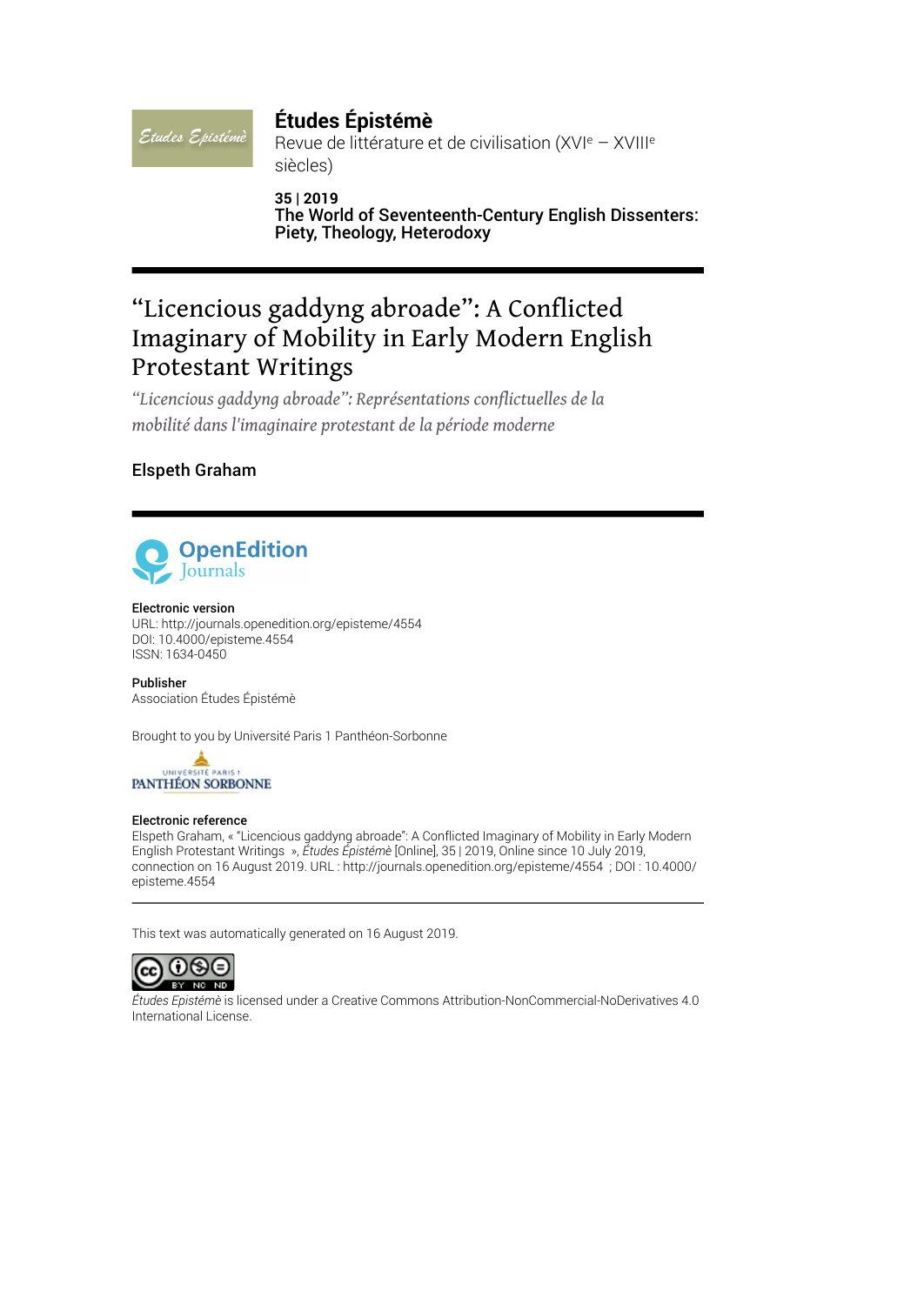1

# "Licencious gaddyng abroade": A Conflicted Imaginary of Mobility in Early Modern English Protestant Writings

*"Licencious gaddyng abroade": Représentations conflictuelles de la mobilité dans l'imaginaire protestant de la période moderne*

# Elspeth Graham

# Fixity and mobility: introduction

1 When the Fifth Monarchist and prophet Anna Trapnel was tried as a witch in Truro, in Cornwall, in the far South West of England in 1654, after travelling there from her home in London, Justice Lobb, the foreman of the jury in the court, asked her "how it came to pass that [she] came into that country". Trapnel answered, "I came as others did that were minded to go into the country". The interrogation then proceeds:

Lobb: But why did you come into this country? AT: Why might not I come here, as well as into another country? Lobb: But you have no lands, nor livings, nor acquaintance to come to in this country. AT: What though I had not? I am a single person, and why may I not be with my friends anywhere? Lobb: I understand you are not married. AT: Then having no hindrance, why may I not go where I please, if the Lord so will?<sup>1</sup>

2 It is the gendered implications of this exchange that are most readily noticed in it.<sup>2</sup> But Justice Lobb's statement, "you have no lands, nor livings, nor acquaintance to come into this country", also sums up quite precisely those factors which officially determine an individual's place, identity and status in seventeenth-century English society. The extract is a succinct reminder to us that, in conventional thought, no individual, man or woman,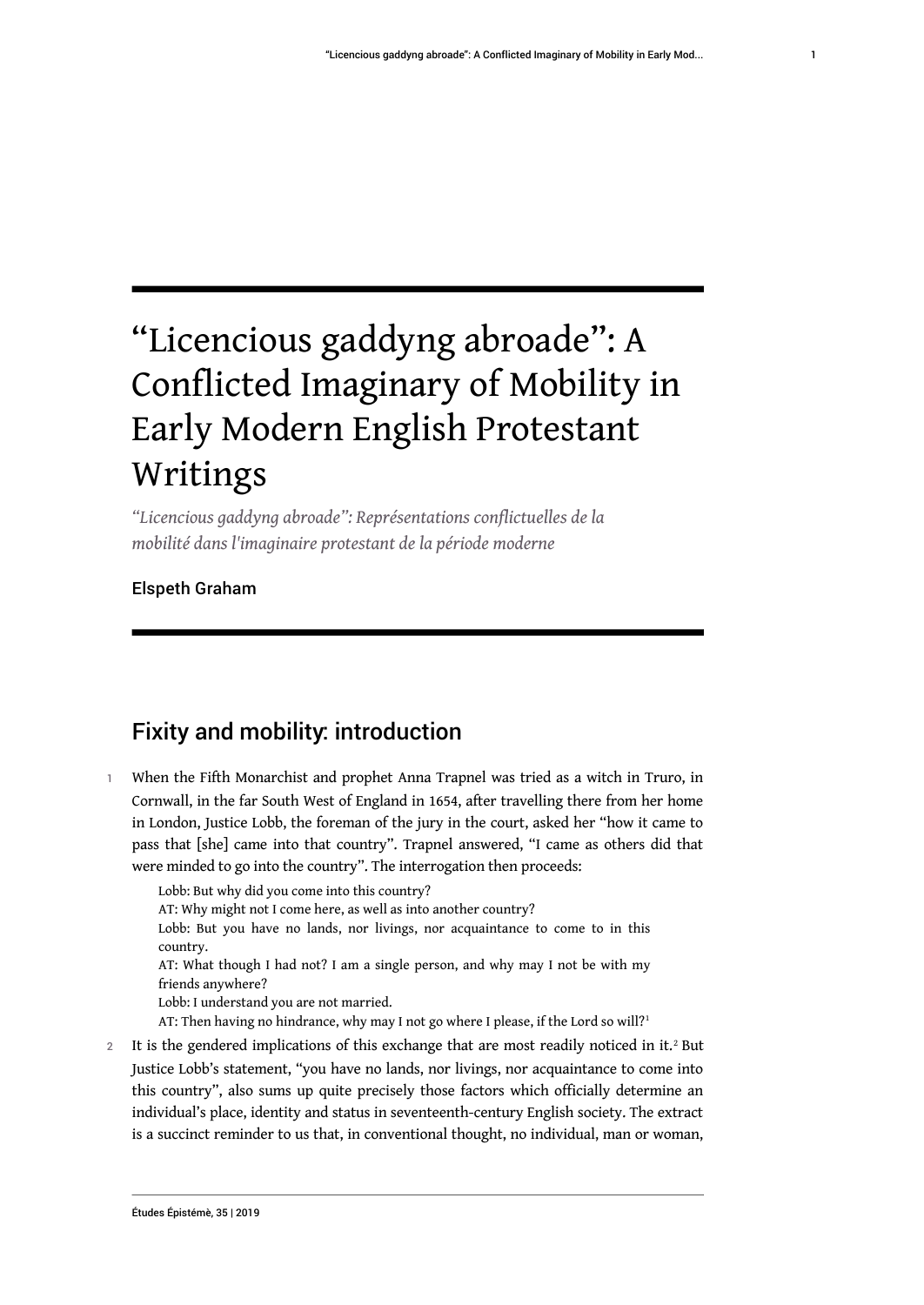has an identity that is anterior to or transcendent of his or her fixity. "Life" and the more material "livings" are distinct but proximate concepts in the seventeenth century. People are defined legally and socially by the place they belong to, and how they are attached to that place: through possession of land, their income from land or property, or their employment by someone with possession of property or land, as well as by their familial, household and kinship ties. Trapnel, in defending herself, presents – with striking boldness – an alternative articulation of personal identity, inflected through a claim for an individual's right to geographic mobility. She inverts the conventional understanding of familial ties: in asserting her single status, she implies that marriage or kinship bonds create locational restriction, rather than belonging.

- 3 The confidence of Trapnel's self-reported assertion of the right to travel across England, brought about through a congruence of personal, political and spiritual potentials of a particular moment in the 1650s, is defiantly oppositional.<sup>3</sup> As such, it reveals the contested values associated with mobility. But, of course, travel and individual geographic mobility take a wide variety of forms and have an equally broad range of motivations in the early modern period. There is domestic and overseas, licensed and unlicensed, travel; there is migration, itinerancy and travel driven by commercial, religious and political concerns, or by the economic needs of survival; there is exploration stimulated by intellectual interests created through new thought and new technologies; there is voluntary and forced mobility; and there is travel arising from inter-regional and international conflict, connection or competition as well as from curiosity about the unknown. In our own past century, and especially over the last two decades or so, attention to the specifics of all these forms of movement and travel has provided increased and more nuanced understanding of the diverse manifestations of the impulse towards mobility in the period and a corresponding diversity of interpretative opinion in relation to it.
- 4 In particular, the insistent repetition of early modern legislative attempts to control the irregular movement of the poor within England has led has to a wide historical and literary-critical interest in the phenomenon of domestic itinerancy. Early in the twentieth century, R. H. Tawney (quoting Robert Cecil from 1597 on the effects of enclosure in creating depopulated towns and so "fill[ing] the country with rogues and idle persons") famously remarked that the sixteenth century lived "in terror of the tramp".<sup>4</sup> Tawney's instigation of attention to this phenomenon from the viewpoint of "history from below", with its aim of understanding the lives of the poor and displaced from their own perspective, has produced a long inheritance.<sup>5</sup> Some forty years ago, Paul Slack re-evidenced the sixteenth and seventeenth centuries' preoccupation with unrestrained mobility, summarising contemporary attitudes:

Social commentators of all kinds were unanimous, from the royal physicians concerned about the danger to public health and Bacon appalled at this "seed of peril and tumult in a state" to magistrates and ministers like Lambarde and Perkins who agreed that the laws against vagrants were "grounded upon the laws of God and nature itself". Vagabonds became the scapegoats for all social problems. They were carriers of rumour, sedition, and disease, and they infected others with their "licentious liberty".<sup>6</sup>

5 And from Slack's probing behind officialdom's fear in order to examine "the vagabond as he was", through the influential work of A. L. Beier in his *Masterless Men*, to more recent literary re-readings of textual documentation of this long preoccupation with control of the domestically dislocated and rootless, re-valorisations of the lives and significance of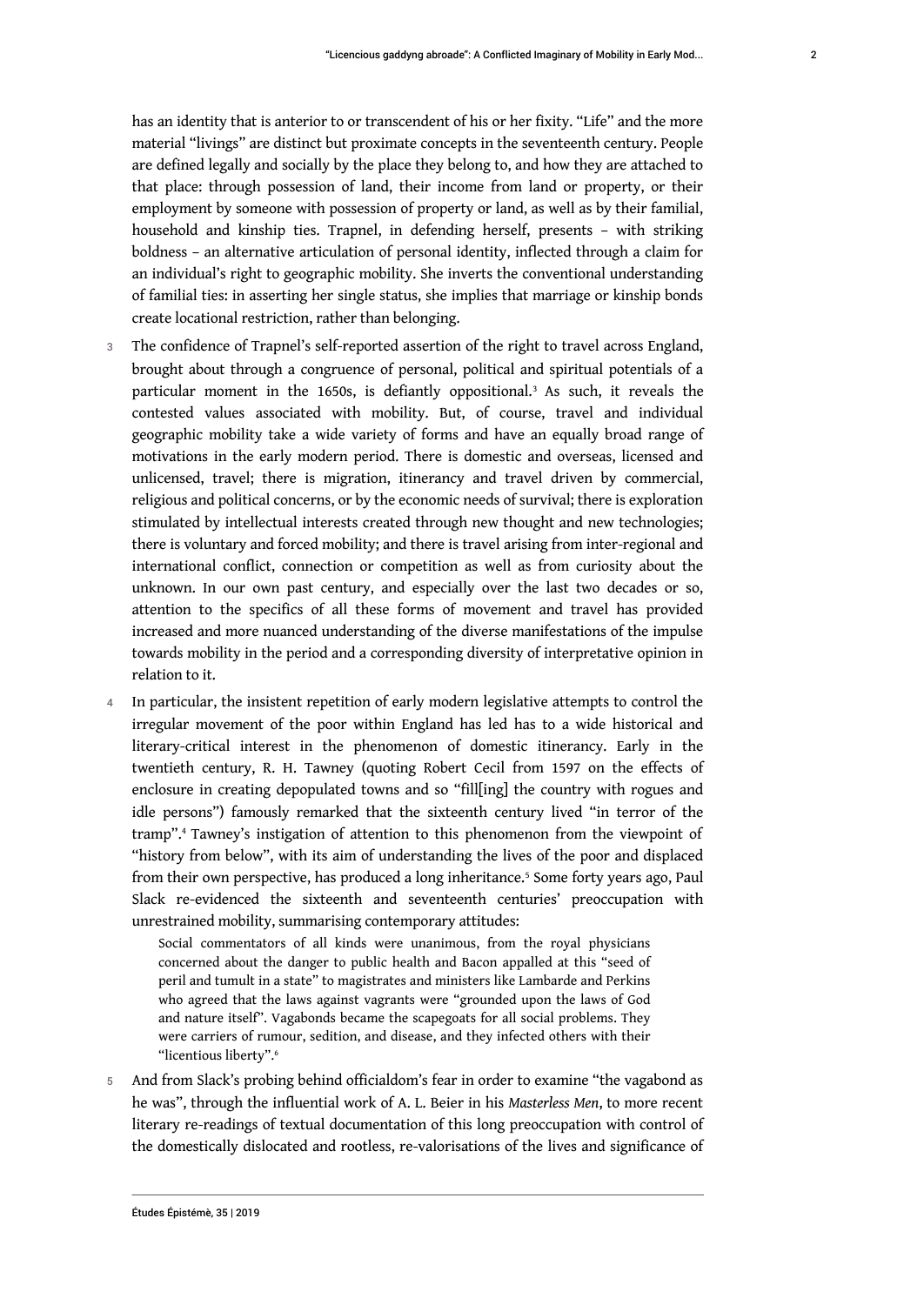mobile poor have continued to emerge in recent decades.<sup>7</sup> Linda Woodbridge, for example, examines how differentiation of the settled poor from the mobile poor is integral to all poor law legislation, and sees fear of vagrancy as a projection by "the respectable" onto vagrants of "qualities they disowned in themselves – social mobility, linguistic innovation, sexual misconduct, sedition, idleness."<sup>8</sup> Patricia Fumerton, rather differently, takes a conceptually forceful stance by conceiving of the body of unsettled people as having its own implicit agency in bringing about a positive form of emergent subjectivity; she suggests that the mobile poor represented "a new notion of 'low' subjectivity – economic, social, psychological, and metonymic – that escaped the 'bound' and made a home of homelessness".<sup>9</sup> All of these interpretations share an understanding that impoverished rootlessness importantly represents a social tension in early modern society, whether that tension derives from a perception of a broad population norm of fixity in place that is threatened by minority mobility or whether itinerancy is seen as a metonym of a more profound – perhaps enabling – social transition enacted through the lives of the mobile poor.

6 A rather different strand of thought on itinerancy, however, suggests that recent research has changed our ideas of the overall extent of travel and mobility in the period. The historical geographer, Mark Brayshay, for instance, in tracing the travels of itinerant minstrels, players and bearwards (often included in official records as vagabonds) states that through recent scholarship, "[t]enacious old myths about the isolation of England's early modern provincial communities, denied contact with their neighbours and regions further afield by impassable roads and a general fear of travel, have been challenged and laid to rest".<sup>10</sup> Or, focussing on the actualities and technologies of travel rather than the socio-economic issue of itinerancy and vagabondage, Dorian Gerhold asserts that,

The traditional picture of roads in the horse-drawn era – impassable in winter, vehicles hopelessly bogged down in mud, travellers drowning in deep ruts, irregular and expensive road services, most goods haulage by packhorses prior to turnpiking and all significant traffic passing by river or coastal vessel – was long ago swept away by detailed research, although much history is still written as if it had not been.<sup>11</sup>

- 7 Domestic travel, the arguments of historical geographers and transport historians suggest, was regular, for a greater variety of purposes and more widespread than was once assumed; mobility should not be viewed only through the lens of the legislative or literary documentation of vagrancy and rogue-culture writings. Similarly, writing in the broader context of travel rather than impoverished itinerancy, but with reference to overseas voyages of exploration and discovery ("bringing back the excitement of the New World to England"), Andrew Hadfield conversely responds to the wealth of recent scholarship on variant forms of overseas travel, exploration and early colonial conquest by arguing that there was *less* political and economic enthusiasm for, and investment in, such ventures than is commonly supposed: "[t]he Elizabethans were probably not as globally inclined as we often think they were", he suggests.<sup>12</sup>
- 8 My own aim in this article is not to explore the meanings or extent of mobility, travel, itinerancy or unrootedness as distinct phenomena in themselves. Like Andrew McRae in his *Literature and Domestic Travel*, I am interested in "early modern struggles to make sense of mobility [...] *per se*" rather than its particular forms;<sup>13</sup> I consciously blur a range of different forms of mobility, reflecting the ideational slippages across different forms of geographic movement that I will suggest prevailed in the period. Nor do I want to adjudicate between differing estimations of the acceptance or fear of mobility. Rather, I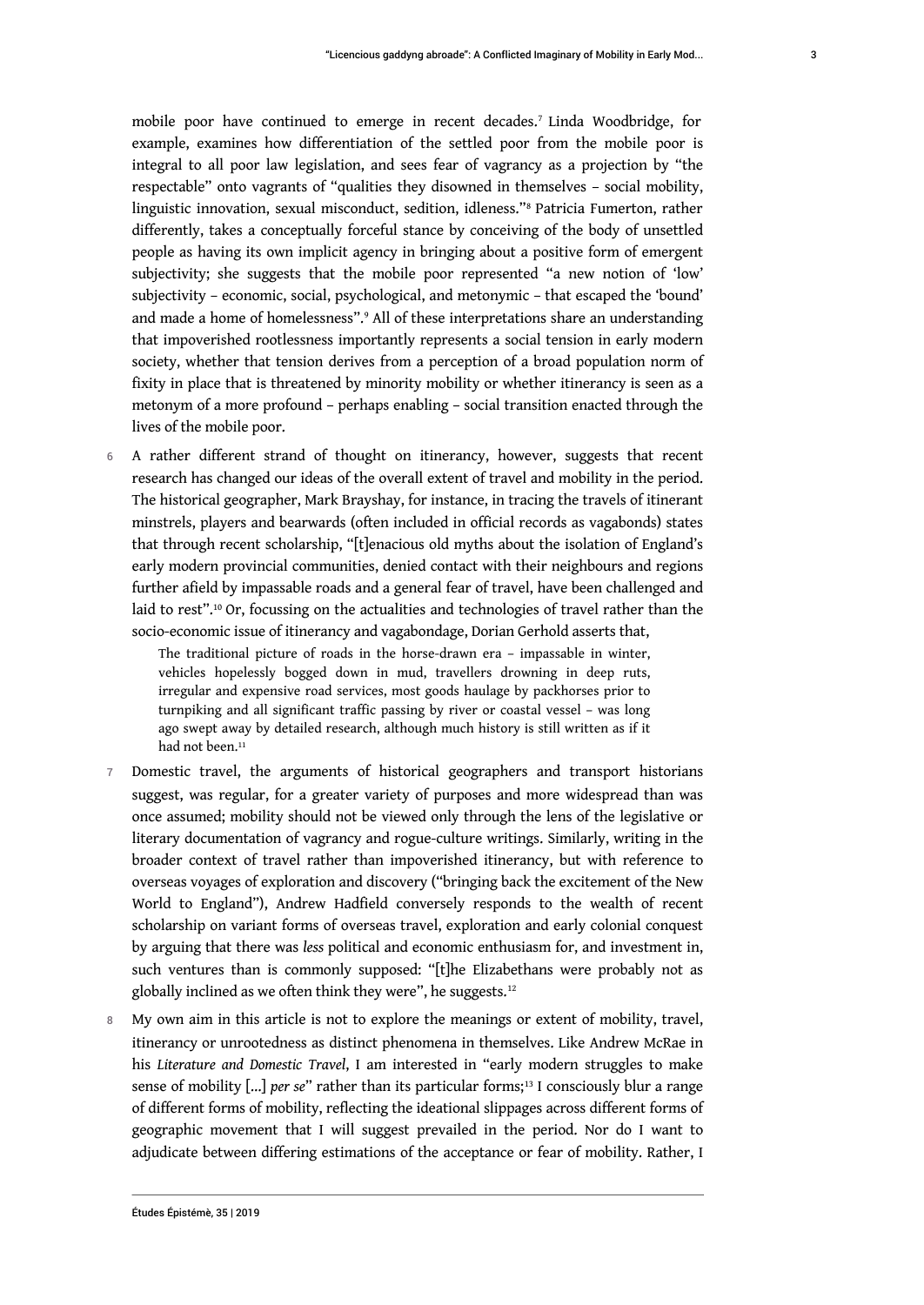4

want to pick up on the idea, present to some extent in all of the texts that I explore, of an imaginative or psychological hold, both fear-inducing *and* attractive, that the idea of being variously mobile, unsettled, or itinerant had in sixteenth and seventeenth century England. My concern will be with a range of either conflicted or newly-configured subjectivities produced in relation to a desire for mobility – geographic, social and political – that co-exists with internalisations or projections of a broad cultural anxiety about travel, vagrancy, or wandering unfixity. In particular, I will suggest that a simultaneous uneasiness about mobility, inherited from central Protestant texts, and a compelling desire for travel and mobility came to co-exist for many mid-seventeenthcentury nonconformists and sectaries. It is variants and consequences of the imaginative and spiritual conflict produced by this tension that ultimately interest me in this article.

# Trials, travails and travels: three accounts

<sup>9</sup>An even more widely known text than Trapnel's *Report and Plea*, Bunyan's account of his arrest (November 1660), trial and further imprisonment (1661), provides another – if more oblique – reminder of how many forms of transgression, potentially criminality, could come in the early modern period to be associated with violation of the ties of "livings" and locatedness.<sup>14</sup> While Bunyan was, in actuality, indicted under the 1592 Religion Act for having "devilishly and perniciously abstained from church to hear divine service" and having held "several unlawful meetings and conventicles, to the great disturbance and distraction of the good subjects of this kingdom",<sup>15</sup> his account of his arrest and trial also suggests underlying concerns deriving from the immediate context of the Restoration Settlement. The focus of the Justices in their disputes with Bunyan is on acceptance of the Book of Common Prayer, the authority to preach, and the (il)legality of holding "private meetings". Yet the Justices' questions and admonishments bring underlying issues of relation to place to the surface of their interchanges: Justice Cobb uses the address "neighbour Bunyan" and speaks of the possibility of Bunyan doing "as much good as [he] can, in a neighbourly way, without having such meetings",<sup>16</sup> so stressing the ties of shared locality;<sup>17</sup> the more openly hostile Justice Keelin (Kelynge) spells out the penalties, including banishment ("beyond the seas into Spain, or Constantinople, or some other remote part of the world", as Justice Cobb then puts it),<sup>18</sup> for being found guilty under the old Elizabethan Act. Justice Keelin formally gives his judgment at the end of Bunyan's initial trial:

Then, he said, hear your judgement. You must be had back again to prison, and there lie for three months following; at three months' end, if you do not submit to go to church to hear divine service, and leave your preaching, you must be banished [out of?] the realm: and if after such a day as shall be appointed you to be gone, you shall be found in this realm, etc., or to be found to come over again without special licence from the King, etc., you must stretch by the neck for it, I tell you plainly; and so he bid my jailor have me away.<sup>19</sup>

10 The Justices themselves, as W. R. Owens has pointed out, were all "local landowners who, as Royalists, had been fined and sequestered during the years of the Interregnum". In particular, "Sir John Kelynge of Southill […] had been imprisoned by Parliament in 1642". <sup>20</sup> Matters of restriction or freedom of movement, dispossession or possession of lands and property, transportation or entitlement to residence within the nation-state, as well as ties to locality are inscribed into the subtext of this account almost as strongly as the overtly described issues of political and religious allegiance.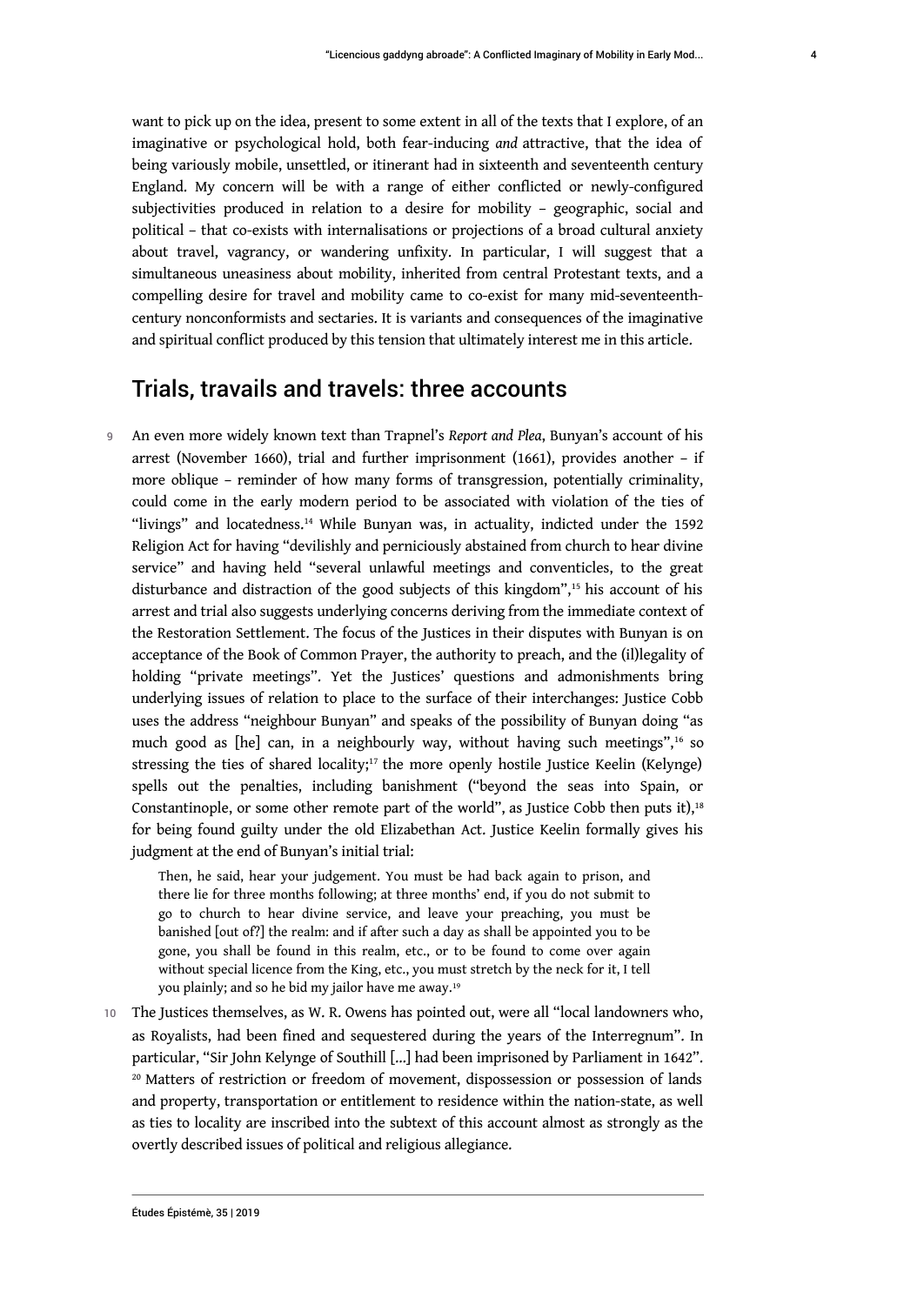11 Similarly, the immediate legislative concerns of the Restoration authorities with a range of forms of settlement – religious and locational – might be recognized as colouring this retrospective account, just as they inform all of Bunyan's prison writings. It is Bunyan's wife's intervention in the initial court proceedings, that emphasizes most strongly the familial and economic consequences of Bunyan's imminent imprisonment:

Woman: My lord, said she, he dares not leave preaching, as long as he can speak. Twis: See here, what should we talk any more about such a fellow? Must he do what he lists? He is a breaker of the peace. Woman: […] My lord, I have four small children that cannot help themselves, of which one is blind, and have nothing to live upon, but the charity of good people. [...]

Twis: But Judge Twisdon told her, that she made poverty her cloak; and said, moreover, that he understood I was maintained better by running up and down apreaching, than by following my calling.

Hale: What is his calling? said Judge Hale.

Answer: Then some of the company that stood by said, A tinker, my lord. Woman: Yes, said she, and because he is a tinker, and a poor man, therefore he is despised, and cannot have justice.<sup>21</sup>

- 12 As described here, the dispute becomes one over Bunyan's calling and socio-economic position: whether he is a preacher (with a vocation from God) or a tinker (a calling as an inherited occupation) and, implicitly, the ways in which these callings are both predicated on differing forms of itinerancy. This introduces indirect reference to broader concerns about mobile nonconformist preaching. The soon-to-be-passed 1662 Act "for the better Reliefe of the Poore of this Kingdom", regularly known as the Settlement Act or Settlement and Removal Act, responded to urgent concern over impoverished rootlessness, reacting to the long-term source of unease I have already mentioned, but now increased by the continued presence, through the 1650s, of displaced and injured soldiers in the aftermath of the Civil Wars as well as itinerant sectaries.<sup>22</sup> Together with the 1662 Act of Uniformity which formed the basis of the Restoration religious settlement – re-establishing an episcopal state church, clearly prescribing doctrinal tenets and conformity to the Book of Common Prayer – the Settlement Act brought to a close the relative freedoms of nonconformists during the Commonwealth and served as a tool for the constraint of unlicensed and itinerant preachers.<sup>23</sup> Through the combined imports of these different Acts, a conjuncture of issues of illicit movement from place to place by the poor, routinely identified as rogues and vagabonds, with nonconformist activity (itinerancy and holding meetings) seems to have been produced in the minds of enforcing authorities. Bunyan's report that, in response to one of his arguments over scriptural interpretation at his trial, "Justice Keelin called this pedlar's French", a term usually referring to the "jargon of rogues and thieves", is just one instance of this.<sup>24</sup> Bunyan's account, then, of his trial and imprisonment, structured through his record of such combative dialogues, is – like Trapnel's *Report and Plea* – consciously oppositional. In it, we again see how mobility becomes the ground of difference in a contest between conformity and non-conformity that are articulated with adversarial clarity.
- <sup>13</sup>If Trapnel's and Bunyan's narratives polarise values relating to mobility in this way, *The Journal of Richard Norwood, Surveyor of Bermuda* exemplifies the manifestation of conflicting attitudes and desires as they could be internalised, producing an account of an oscillating life course.25 Here, different epistemic, cultural, economic and religious values, rather than being distributed between politico-religious opponents, constitute instead a riven interiority that is played out both through changing vocational choices and as the matter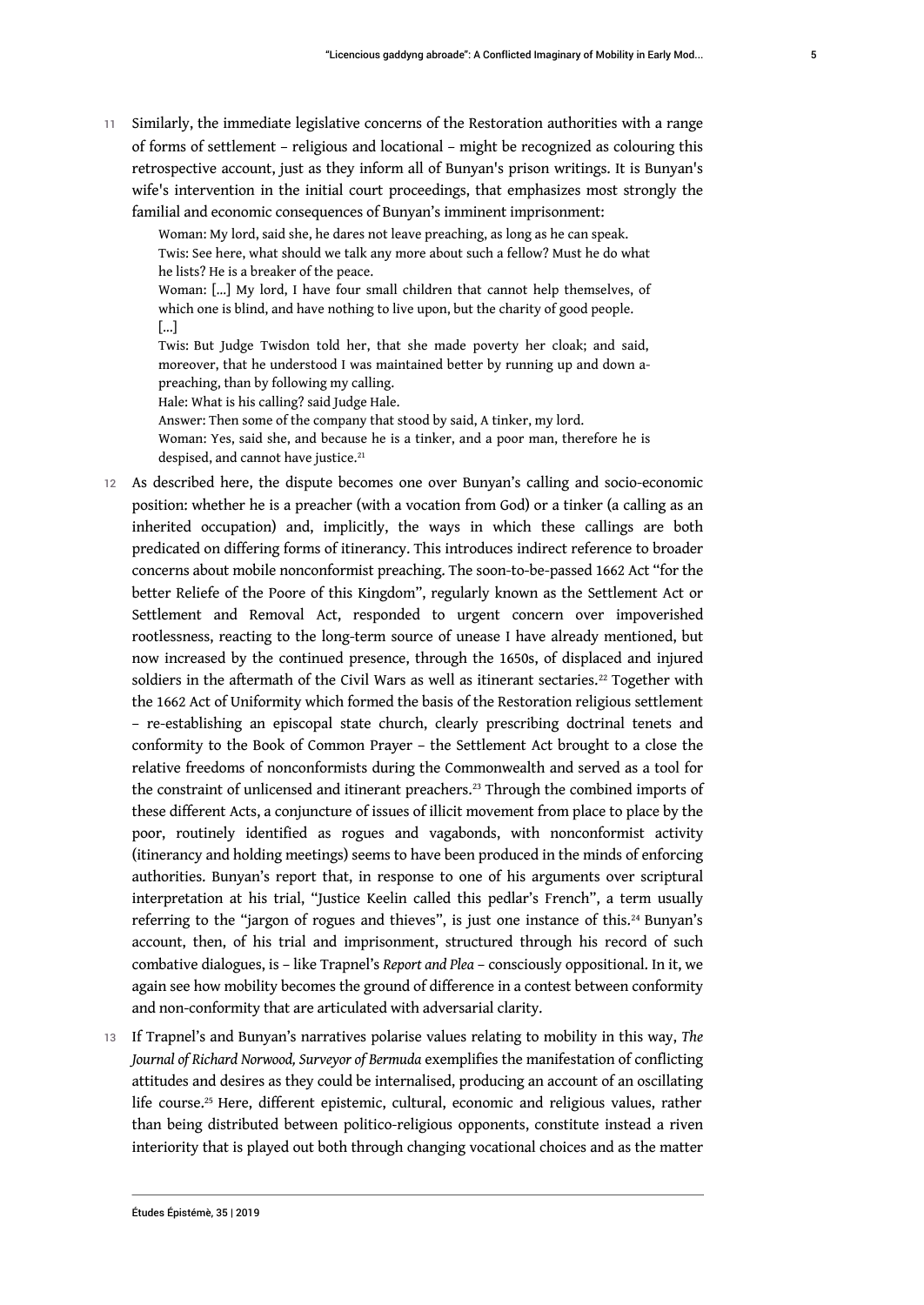of personal spiritual travail. It is this last aspect, the retrospective account of his spiritual progression that runs through the text, that has led to Norwood's *Journal* having sometimes been identified in recent decades as belonging firmly in the genre of spiritual confession.<sup>26</sup> But as the complex patterns of temporality and locational displacement (produced in part by repetitions, deletions, digressions and chronological wanderings evident in the original manuscript of Norwood's text) reveal, this is also a narrative that is concerned with an attempt to reconcile matters of familial economic misfortune and personal educational disappointments through the work of memory. The narrative strives to come to terms with these life events in themselves as well as to integrate them within a spiritual paradigm.<sup>27</sup> Norwood, recognised as a significant mathematician (his importance was affirmed by Isaac Newton), wrote his life story when he was forty-nine, anxiously concerned that he was beginning to forget, through age, his own life history and the working of God's grace through it.<sup>28</sup> His account, seeking to fix his personal memories, offers an unusually vivid account of his secular life and the implication of his traverses through different social, economic and associated cultural milieus in order to mark the workings of grace even in the most spiritually unpropitious moments, rather than focussing on his spiritual path alone. He details instances of the severity of his parents towards him and describes (with some continuing resentment) his father's slide down the socio-economic scale from gentility, perhaps "through his unskillfulness" in farming, occasioning "very great losses in sheep and otherwise".<sup>29</sup> The consequence of these economic losses was a series of moves for Norwood's father and all the family: first to Berkhampstead, "where [his father] lived two years upon his means in a very fair house at great charge" but without any income; then a further relocation to Stony Stratford, a town "much given over to deboistness, to swaggering, brawling and fighting, to swearing and drunkenness".30 For Norwood, these socio-geographic moves, along with a series of educational disappointments and humiliations at school (in one deleted passage he recounts how a schoolmaster told his father he was not capable of benefitting from much education; at another moment he describes how he had been promised a scholarship that was then given to another pupil) prove formative. He takes on the behaviours of those belonging to his new cultural and economic environments, making vocational choices that involve differing forms of itinerancy or mobility. He tells us:

At Stratford when I was near 15 years of age being drawn in by other young men of the town, I acted a woman's part in a stage play; I was so much affected with that practice, that had not the Lord prevented it, I should have chosen it before any other course of life.<sup>31</sup>

14 Having avoided the morally and spiritually errant, and actually mobile, life of stageplayers, he reports that shortly afterwards,

I came to London where I was bound apprentice to a fishmonger [...] His house being often frequented by mariners I heard them sometimes discourse of their seaaffairs and of the art of navigation, wherewith I was so much affected that I was most earnestly bent to understand the art which seemed to me to reach [as it] were to heaven, and to see the World  $[\dots]^{32}$ 

15 The intellectual attraction of learning "the art of navigation" and the promised excitements of world-wide travel lead him to embark on a "course of life" at sea. But Norwood's maritime vocation, although ultimately pursued long-term, is full of anxiety and doubt. Its physical dangers produce fear and turnings away from it, as do spiritual fears and repentances. He is alternately compelled to travel and to resist travel's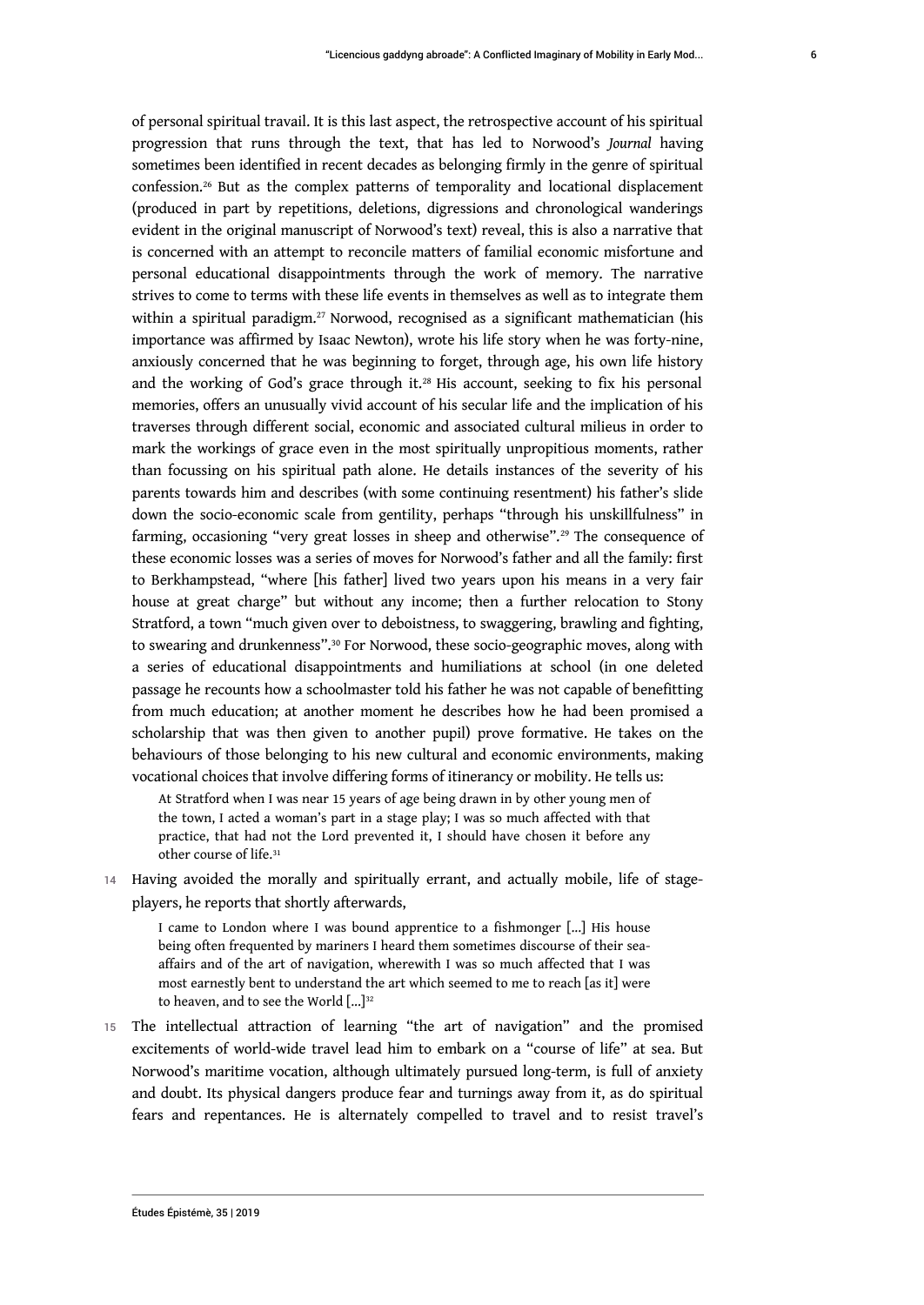attractions. And, in his account of his early life, geographic mobility and social mobility are particularly strongly linked.

- 16 More explicitly, then, than many spiritual confessions, Norwood's overall account records a series of socio-geographic and intellectual separations between godly and ungodly cultures. We see, enacted through the emotional and occupational patterns of his remembered life, how a particular spirituality associated with Protestantism occurs as a reconfiguration of competing cultural forces, manifested not as externalised political oppositions but through internalised psychological negotiations and vocational choices. The leitmotif of mobility produced by Norwood's exposure to conflicting cultures, each predicated on a different form of itinerancy or travel, and culminating in his retrospective reconfiguration of actual relocations and travels as a metaphoric journey of spiritual travails, encapsulates the heightened intensity that co-existing paradigms of the opportunities of mobility and a sense of its iniquitous terrors might have for the seventeenth century godly.
- 17 Enacted not in the wide world of the mariner, but in the female world of the domestic, Dionys Fitzherbert's manuscript autobiography provides a rather different narrative of mobility-predicated trials and travails – not legal as Trapnel's and Bunyan's, nor vocational as Norwood's, but purely spiritual and bodily.<sup>33</sup> Fitzherbert was born into an Oxfordshire gentry family in about 1580. In the early years of the seventeenth century, she wrote an account – without any pre-existing model of such an autobiographical form to shape her work – detailing her family life and relationships as she grew up, her spiritual development and first calling and, most dramatically, her descent into what she terms a "distraction", or spiritual, physical and mental crisis that she experienced in her late twenties.<sup>34</sup> Tracing back her path into "distraction" and "dissolution", Fitzherbert identifies a series of causal events and decisions. She tells us that "My first calling was by a long and grievous sickness, being near the age of fourteen"; the bodily experience of crisis brings about a spiritual turning point. Subsequently, she tells us, "[f]or many years after my calling I lived in my father's house, where I showed indeed my calling was not in vain".<sup>35</sup> But a change in these circumstances, her being sent away from her home into another household, initiated a period of emotional and spiritual unsettling. She reveals, "I lived from home a year with a kinswoman of my father, by reason he took displeasure against me, about a gentleman he would have had me marry and I could by no means affect".<sup>36</sup> Later, after returning home for a period, she moved into another household: "[a]nd then (which I think was preparative to my fall) [I] went to live with my Lady H., being a papist, yet as then going to church [...]".<sup>37</sup> Yet another move took her "to my Lady L., where I was both beloved and happy […] And here was the beginning of my folly, in that I could not endure her often checks, which bred in me a gadding humour to be gone".<sup>38</sup> Her restlessness increased; she found it increasingly difficult to remain in any of several households that she temporarily joined. Eventually, she succumbed to her "distraction", which, as she describes it, was characterised by intense episodes of hallucination and delusion when she did not recognise members of her own family (she thought they had come to kill her), believed her doctor was the master of the heavens, and ate coal.
- 18 Throughout, there is a recurrence of periods of tension in which Fitzherbert presents both acceptance of, and resistance (her own or by implication through others) to, forms of authority: her father, the ladies she serves, and the Anglican church. (Her narrative accounts are addressed "To the glorious and renounced Church of England our deare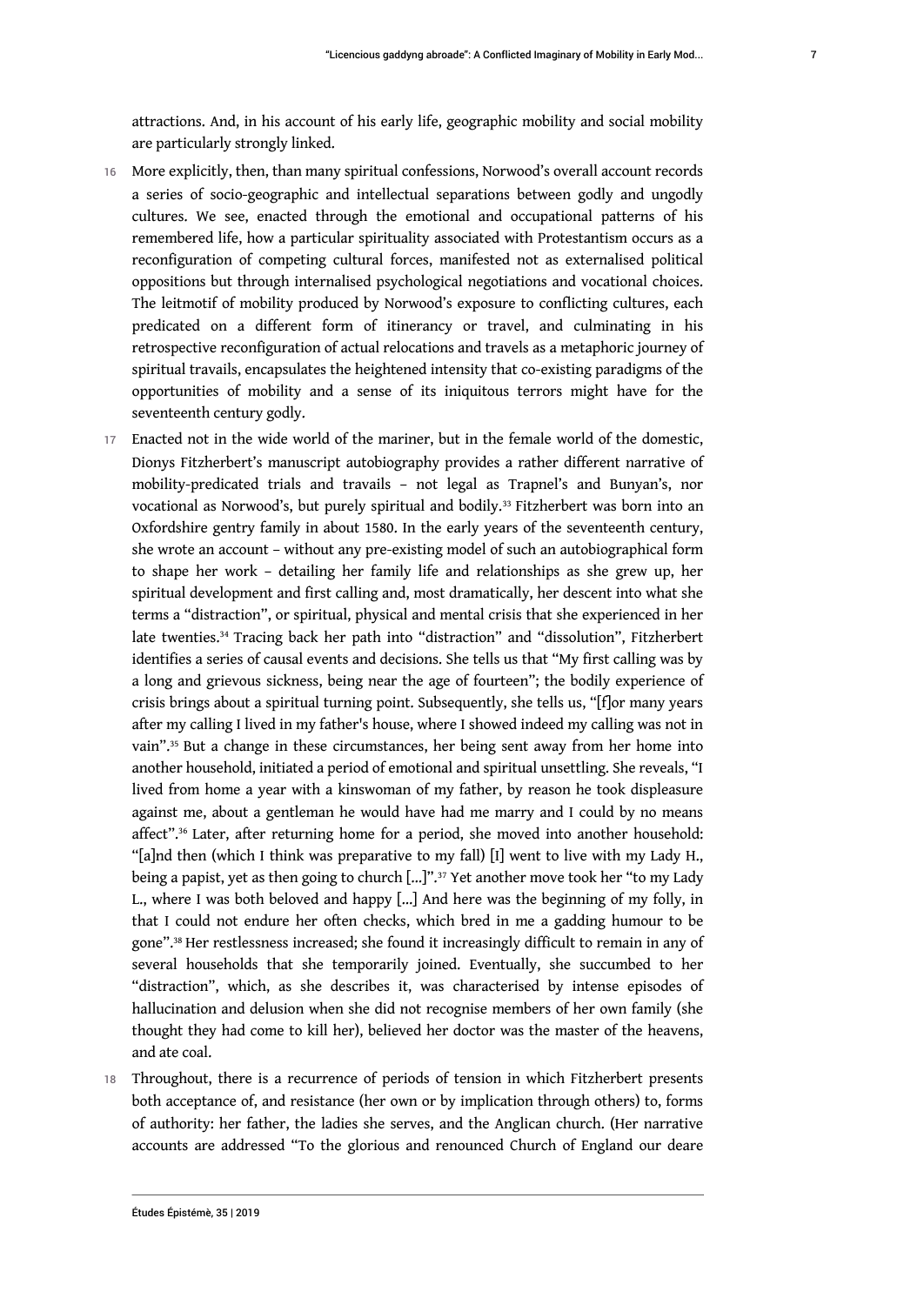8

Mother" and surrounded by metatextual materials: letters to church figures and antipapist polemics.) Conflicts between her unusual independence in rejecting her father's chosen suitor and her familial love; between her own calling and commitment to the doctrines of the state church and her affection for the recusant Lady H.; and between her fondness for Lady L., but her resentment of her scoldings, produce a pattern of wayward compliance, reminiscent of that "disobedient dependence" that Felicity Nussbaum once identified in Bunynan's *Grace Abounding*. <sup>39</sup> In conjunction with this, Fitzherbert's narrative, as it moves towards the point of crisis, comes to be characterised by a rhythm of unsettled belonging giving way to an impulsion towards restless movement. Her term for this restlessness, "a gadding humour", associated as it is here with a precursor state to madness or "distraction", brings together ideas about disordered spiritual, psychological, social, geographic, and embodied mobility that might be associated with a specifically Protestant imaginary.

# Gaddings

- 19 Linda Woodbridge, in a sometimes-corresponding line of argument to my own, has suggested that, "the discourse of vagrancy was integral to the Protestant project in England", basing her claim on a reading of Simon Fish's *A Supplication of Beggars* (ca. 1529) which applies the terms " 'beggars and vagabonds,' to the Roman Catholic clergy".<sup>40</sup> But it is the eloquent little word, "gadding", as used by Fitzherbert in describing a warning symptom of her decline into "distraction", rather than a further consideration of the history of vagrancy, that moves me from a legal, political and autobiographical concern with itinerancy and vagabondage to a broader imaginative fascination with errant wandering and ways in which the co-existing desire for mobility and the heightened terrors of itinerancy could become internalised. Tracking the appearance of the word "gadding" itself in late-sixteenth- and seventeenth-century printed texts offers one route into thinking further about the imaginative hold that irregular mobility could have on collective imaginations and ways in which the concept of mobility itself might produce a more general category-blurring unease.
- 20 From a database of appearances of this word in print between 1570 and 1680, it becomes clear that it is part of an everyday vocabulary, used across the political and social spectrum.41 And an overview of the word's use produces several further general observations. "Gadding" is rarely used neutrally: only a few instances occur, such as in an early natural-historical poem on bees or in Holinshed's chronicles.<sup>42</sup> But it occurs as a pejorative term – for movement of many sorts – in contexts as different as those of high religio-political policy and the domestic or familial where it is associated with personal self-awareness of moral or spiritual flaws. Frequently used in medical texts, it describes, as John Banister puts it in 1589, "the maligne gadding and the descending of humours", or any internal disordering of the body or malign disease: the metastasis of tumours or the spread of infection.<sup>43</sup> It is associated with illness as corporeal instability and change. And in accordance with Linda Woodbridge's linking of Protestantism with fears of vagrancy, the idea of gadding is associated both with denunciations of Roman Catholic practices of pilgrimage (the sacred as a geographic site, rather than as an inner state of grace) and other forms of errant Roman Catholic mobility. In his *The Pope Confuted*, John Foxe, for instance, asks, "What [are] your other demande[s] then? [...] That we should pro[s]trate our [s]elves before pictures and images? That wee should gadde on pilgrimage to stockes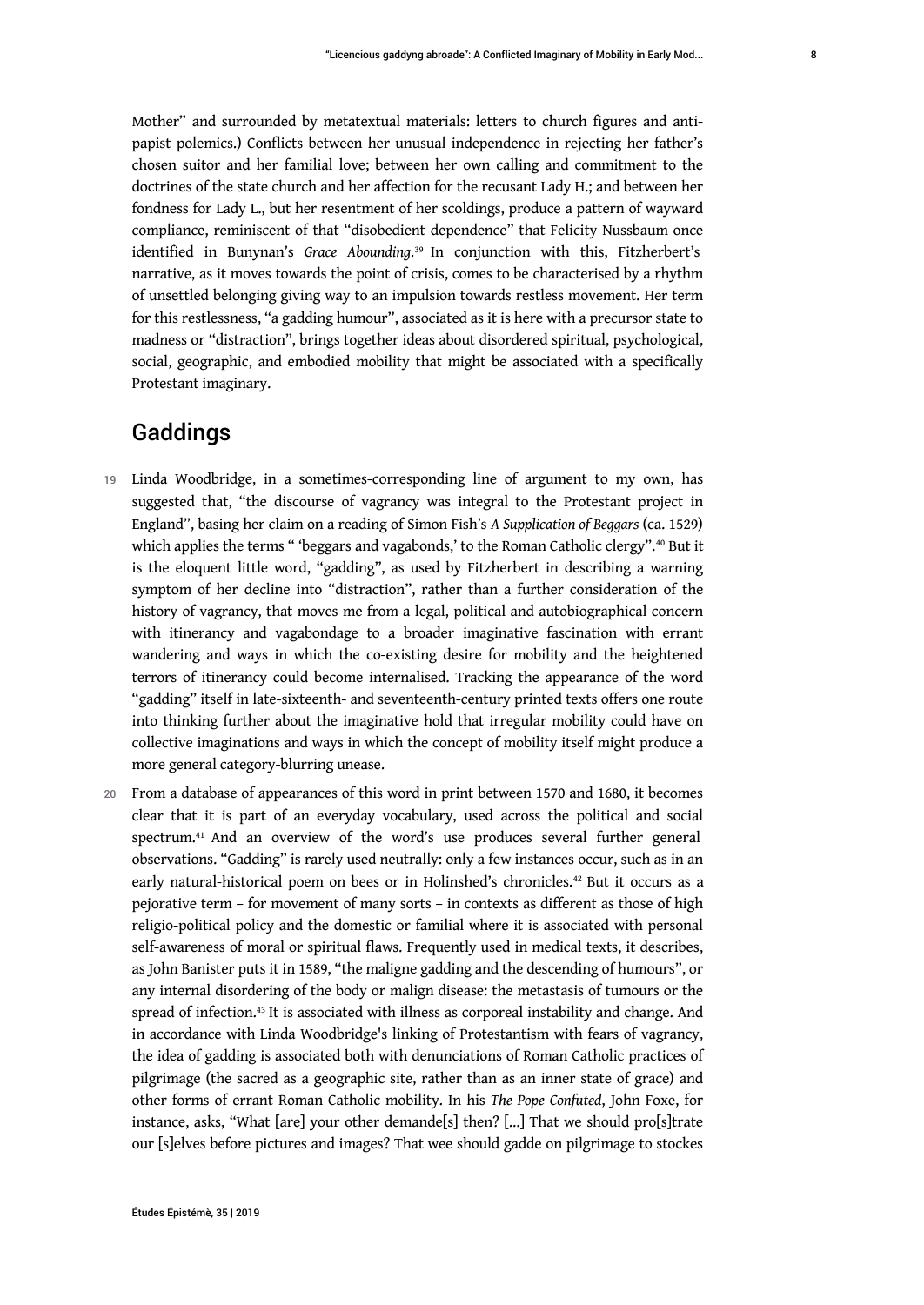and stoanes? the holy scriptures do call you from nothing more earnestly [...]".44 And he demands "fro[m] what au[n]cie[n]t brood were broached [...] their absolu[t]ions, pardons, [pa]pish buls, romish stations, continual gaddings to the apostles [...] dedication of temples, shry[v]ing of saincts, con[j]uring [...] of salt & water [...]".45 Or, John Fielde, in describing the plots against Elizabeth I on behalf of the Roman Catholic Mary, Queen of Scots, writes, "Who had [...] their Seminaristes and landleapers to gadde from place to place, and from country to countrye, and from gentlemans house to gentlemans house to shedde the seede of [...] papistes"?<sup>46</sup>

- 21 But most commonly, "gad" is used in association with the words "wanton" (wanton gadding) or "astray" (gadding astray) and while it refers primarily to physical wandering – it is a favourite word of that most exuberant and physically graphic of dramatists and prose writers, Robert Greene, famous for his coney-catching pamphlets, while Gervase Babington chastises those taken up with "carding, dising, & tabling, bowling, and cocking, stage plaies and summer games, whether gadding to this ale or  $\mathrm{y}^{\mathrm{t}}$ , to this bearebaiting & that bullbaiting" or "ungodly gadding [...] to Churchales" – it is also used to denote any unfocussed thought, moral sensibility or behaviour.<sup>47</sup> Philippe de Mornay, criticising Platonists, writes of how, "[...] their owne braynes [...] gad out into a thousand imaginations".48 The cartographer and chorographer, John Norden, significantly uses the term, in his dialogues between the sinful man and Solace in *A sinfull mans solace* in, perhaps, implicit critique of his own geographic interests and publications: the sinful man confesses, "I doe repent my gaddyng longe astray", and Solace decries "gad[ding] abroade to wantonnesses", referring both to actual travels and spiritual error.<sup>49</sup> John Milton in his *Of Prelatical Episcopacy* warns of the intellectual folly of using classical, rather than biblical, authority in relation to the issue of bishops: "while we leave the Bible to gadde after [...] traditions of the ancients, we heare the ancients themselvs confessing, that what knowledge they had in this point was such as they had gather'd from the Bible".50 And Richard Baxter is critical of "gadding from one opinion to another" and the errors of those whose "[t]houghts are gadding abroad the world, and stragling after every trifle [...]", just as Thomas Rogers castigates "speaking vainlie" and "gadding idelie", identifying unruly speech with frivolous physical rushing around.<sup>51</sup> The spiritual or emotional busyness implied by "gadding" emerges as the antithetical state to that spiritual quietness sought by all Protestants. Alex Ryrie, in his examination of what *Being Protestant* meant affectively, intellectually, and in practice, shows how the elusive quality of stillness, "described in spiritual terms, as peace of conscience", was constantly and urgently sought after (partly as assurance of grace or salvation) and how "enduring peace was longed and prayed for".<sup>52</sup> Gadding propensities represent the failure of this quest. And very often, perhaps inevitably, "gadding" is an explicitly gendered term. Examples abound of the association of women with gadding. Amongst these, we find Thomas Bentley writing of the " […] woman that gaddeth from hir owne house [...]" or the "[…] wicked woman [with] libertie to gadde abroad at her will";<sup>53</sup> or William Slatyer castigating the woman with "usurping dominion" over her husband who uses "unreverence, unquietnesse, causing trouble, and griefe to him, or [who is] a crosse, and not a helpe to him, or [is] idle at home, or gadding abroad".<sup>54</sup>
- 22 In general, gadding represents a lack of settlement in place or mind that is symptomatically: disordered, unruly, hectic, frazzled, busy, unquiet, frivolous, malign. Through use of this word, physical and geographic movement, mental busyness and bodily disorder come to be associated with one another. Characteristically, in fact, the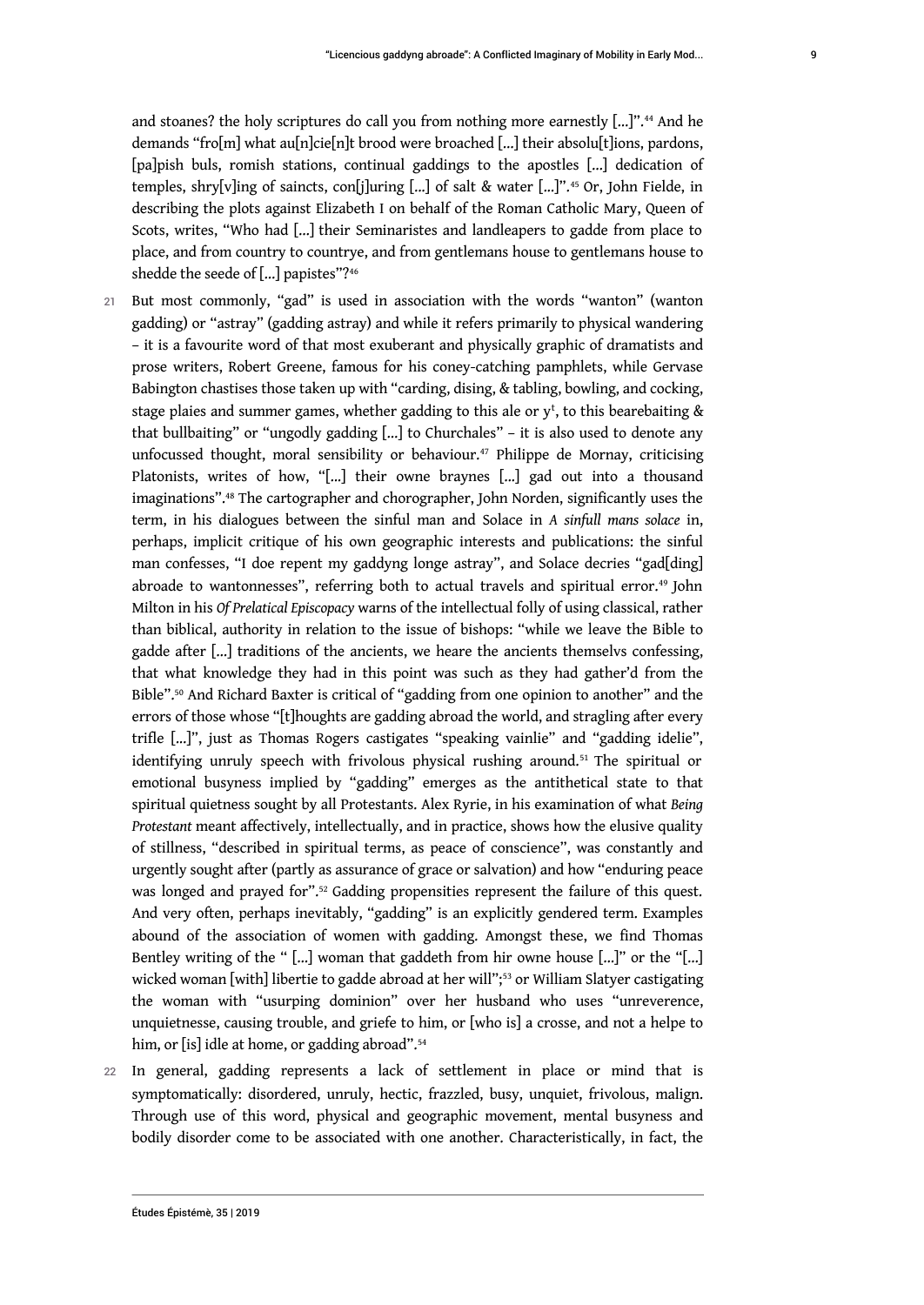appearance of the word "gadding" signals a slippage between the physical and the emotional, the behavioural and the moral or spiritual. And in tracking use of this word, a remarkably clear pattern emerges in relation to its frequency of use: there are peaks in print appearance of the word in the late 1570s and 1580s; and then in the 1650s and early 1660s. These correlate with periods of particularly strong anxiety about vagrancy, consciousness of mobility and legislation against illicit domestic itinerancy. The 1650s, the period of the Commonwealth, sees major shift in political organisation but, as I have observed, it is also marked by the fall-out of the Civil Wars of the 1640s: large numbers of displaced people, especially discharged soldiers, and the activities of a variety of dissenting groups (such as the Fifth Monarchists with whom I began). The 1580s is likewise a decade of political and religious uncertainties: international war between Protestant and Roman Catholics nations; domestic eruptions of radical Protestant dissent, particularly the Brownist movement, but also of increasingly fierce legislation against recusants. It is also the decade of, to use Hadfield's words again, "bringing back [...] to England the excitement" of voyages of discovery, or of mobility on the grand scale: Francis Drake returned to Plymouth from his voyage of circumnavigation on the Golden Hind in September 1580, while in 1582 Hakluyt's *Divers Voyages Touching the Discoverie of America* was published.55 Yet this is, too, the decade when Calvinist doctrine of double predestination begins to be established as Anglican orthodoxy (further, if ambiguously, confirmed in 1595 by Archbishops Whitgift's pronouncements in the Lambeth Articles.) So, an imaginative mindscape characterised by mobility, expansion and the category changes associated with the new knowledges produced by travel can be seen to have occurred in tension with the implementation of religious doctrine associated with Calvinism. And it is in 1583 that a six hundred and eighty five page translation by Arthur Golding of Calvin's sermons on *Deuteronomy* were published in London.<sup>56</sup> While the words of my title quotation for this article, "licencious gaddyng abroade", associating unconstrained mobility with moral and spiritual waywardness, are taken from the 1582 English translation of Martin Luther's *A commentarie or exposition vppon the twoo Epistles generall of Sainct Peter*, <sup>57</sup> perhaps suggesting a fundamental association of an anti-gadding sensibility with Protestant thought, it is in this translation of Calvin's sermons that we find the greatest density of uses of the words "gad" or "gadding" in the whole period between 1570 and 1680. The exceptional regularity with which the word appears (every seventeen pages, on average) might suggest, indeed, that this text can be considered some sort of originating focal point of a particular sensibility based on suspicion of restlessness that prevails, in tension with the appeals of mobility, for the next century.

23 Brief attention to the context of Calvin's own preaching might, by way of both background and contrast, serve to draw out the particular significance of this English translation and its apparently curious emphasis on the ills of gadding. From 1549 onwards, Calvin had established a practice in Geneva of preaching on the New Testament every Sunday, while on all other days of the week, he preached on the Old Testament.<sup>58</sup> In particular, beginning on 20<sup>th</sup> March 1555, he preached two hundred and twenty sermons on *Deuteronomy* (more than on any other book of the Bible, except *Isaiah* on which he produced three hundred and forty-three sermons). The clear importance of *Deuteronomy*, the fifth book of Moses and the second giving of the Law, to contemporary Protestant Reformers is elucidated in his likening of the Old Testament Jews of Moses' time to himself and his contemporaries:

Thus we see in effect, what the ground worke of this Booke is: that is to wit, that God hauing erst alreadie giuen his law to the people of Israel, and warranted it as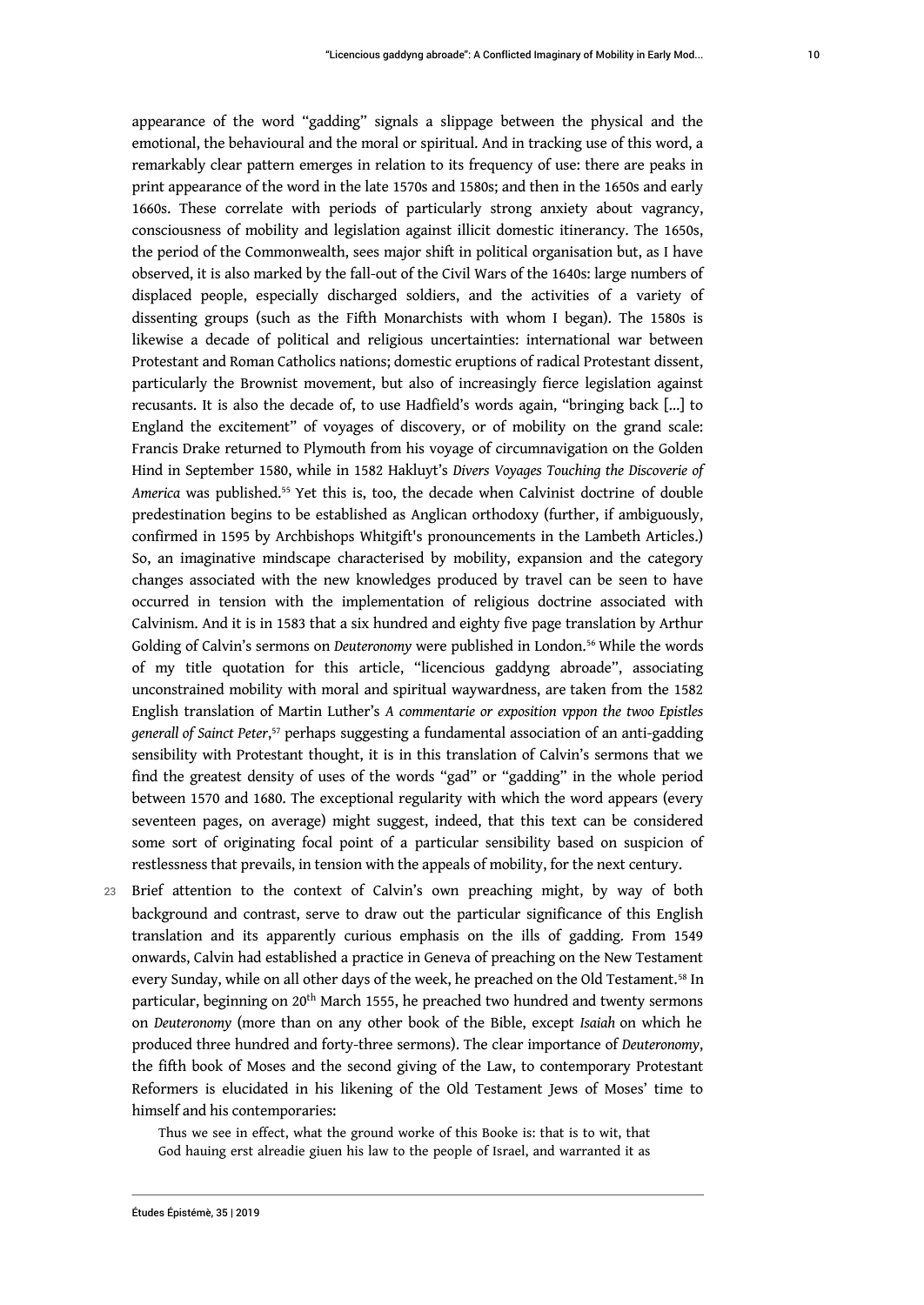much as was requisite: vouchsafed because of their hard hartednesse & sturbornesse, to giue a larger declaration therof, than Moses had put in writing as yet. And hee hath not only opened the meaning of the Law, but also exhorted the people to keepe it better than they had done before, vpbraiding them with their lewdnesse in that they had beene so vnrulie and so ill disposed, to receiue the instruction of their maker and redeemer at the first time. Nowe, all the thinges that wee see in this people, belong vnto vs. And would GOD wee resembled not the Iewes in any thing, I meane as in these pointes. But if euer there were too much hardenesse of hearte in them, howe much more is it to bee founde in vs nowadayes? 59

24 Since a prime function of all religious structures is the separation of the pure from the impure; the sacred from the profane; good from wrongdoing; salvation from perdition, return to the Mosaic code and reinterpretation of it (especially in the retrospective light of the New Testament) is clearly crucial to the whole Reformation enterprise.<sup>60</sup> Re-visiting the Mosaic code is at the theological core of re-visioning, re-ordering all separations of the sacred from the impure that are necessarily involved in re-forming Christianity, through various stages of separation from Roman Catholic doctrines and practices. In this context, the frequency of pejorative use of the words "gad" and "gadding" in the English translation of Calvin's sermons on Deuteronomy directly confirms that to be in the realm of the Protestant sacred is to be settled in body and spirit. Stillness in, and of, person and spirit is central to grace and to the lives of the truly faithful remnant. Yet if we compare Calvin's original French with Arthur Golding's translation, it becomes evident that there is a peculiarly English emphasis to this. Golding's translation is, in the main part, very close to the original: it is quite literal. But the translation of the word "gad" is exceptional: there is no single French word that translates into the English "gad" or has a correlative verbal force. We find, for instance, in the English translation:

[...] his heart laid open vnto vs: yet are we locked vp on our part, and we giue him no entrance, but rather *wee be gadding and ful of vanitie,* and we be so farre off from being touched with the doctrine, and from receiuing it to holde our selues wholly to it, & to set our minds vpon it, and to be setled in right obedience to it; that rather the cleane contrarie is to be seene. (My italics).<sup>61</sup>

- 25 The equivalent "gadding" phrase in Calvin's French original reads, "[…] nous sommes volages, et pleins de vanite  $\left[\ldots\right]$ ".<sup>62</sup> Or similarly, the English, "Wel may men coakes themselves for a time, and beare themselves on hand that all the world fauoreth them: but in the end, god will make their enterprises to vanish away, so they shall be all confounded. And why? *Because they ranne gadding about*, and kept not the right way" (my italics),<sup>63</sup> derives from the French: '[...] Et pourquoi? D'autant qu'ils sont esgarez et qu'ils n'ont pas tenu le droit chemin."64 Through these and the further examples that it would be possible to proliferate, it becomes apparent that there is a cluster of French verbs and adjectives which are rendered into variant forms of the single English verb, "gad". While the French originals, such as "esgarer" (to be led astray), "s'esgarer" (to become lost) or the adjective "volage" (fickle, faithless or perhaps flighty), might contain a metaphorically embedded sense of movement, it is a weak sense of movement, distanced as a long-established metaphor, made abstract. The verbal force of the English monosyllabic "gad", with its two hard consonants, and its (and its variants) connotation of wilfully frivolous and restless activity, and its possible etymological back-formation from vagabond, is absent.<sup>65</sup>
- 26 This disparity perhaps reflects the differing historical contexts to Calvin's preaching in Geneva in the 1550s and that of England as an island nation-state in the late sixteenth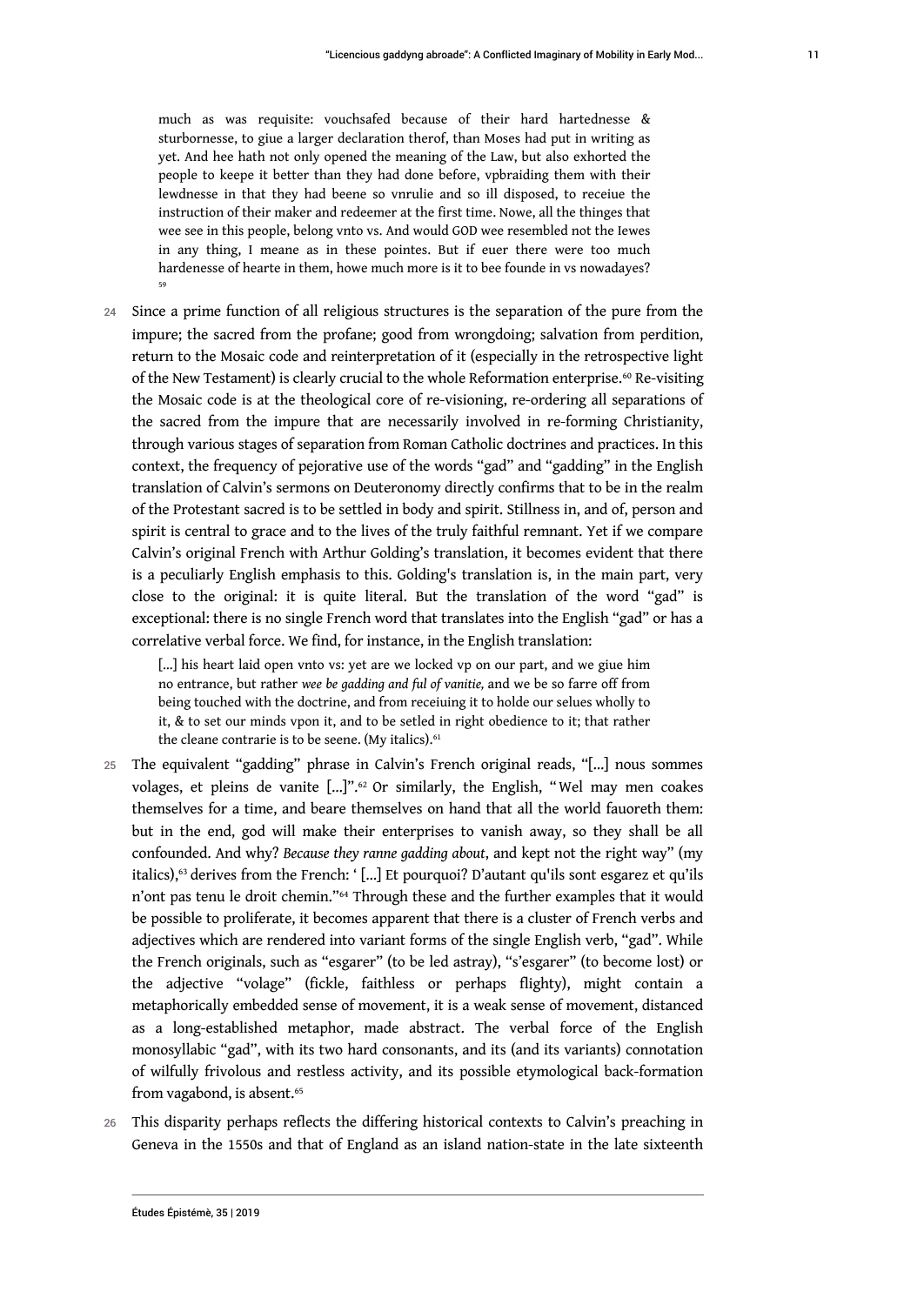century and the seventeenth century. The establishment, out of local and Europe-wide conflict, of Geneva as a sixteenth century Protestant centre from the 1530s onwards, with Calvin as its spiritual leader meant that Protestant refugees were welcomed (by Calvin's church, if not with the same enthusiasm by the city authorities) from across Europe. This wave of religio-political migration necessarily produced new forms of policy-making and new organisational and administrative structures. Amongst the initiatives developed in Geneva to support immigrants, was that of the deacons who cared for the Frenchspeaking poor, including French Protestant refugees, who appointed Denis Raguenier in 1549 as a stenographer to note down Calvin's sermons in shorthand as he preached. These were then printed and the deacons used the proceeds to fund poor relief and to support the influx of refugees. The relationship between the preached sermon as event, involving a dynamic interaction between preacher and congregation, and the fixed words of the print sermon becomes, through this, a further element to be deployed in Protestantism's negotiations of the opposed impulses towards fixity and fluidity or mobility.

27 John Foxe firmly attributed the spread of reformed religion to the enablement of print. In his *Acts and Monuments*, he stresses its democratising capacity: "through the light of printing, the world beginneth nowe to have eyes to see, and heades to judge". More emphatically, he adds,

By this printing, as by the gift of tongues, and as by the singular organe of the holy Ghost, the doctrine of the Gospell soundeth to all nations and countreys under heaven: and what God revealeth to one man, is dispersed to many and what is known in one nation, is opened to all.<sup>66</sup>

28 But scholarly understanding of the spread of Protestantism is no longer linked to the advent of print in such a direct fashion, in spite of the importance that early Protestants themselves gave to it. Print culture and the process of reading itself are now seen as more interactive and complex than they once were. While Protestants gave enormous significance to books, and in particular the Bible, they, as Andrew Cambers puts it, "*used* their books, dog-earing pages, underlining passages and writing in their margins".67 And orality retained its force as a dominant mode of communication. Not only were books read aloud, recuperating them into the traditions of oral practice, but prime importance was attributed to preaching, as Arnold Hunt has suggested.<sup>68</sup> The Devonshire preacher, Richard Carpenter, summed this up in declaring in a sermon in 1616:

This is our worke [...] as a conduit pipes of grace to convey to the thirsty soules of our hearers, the living water of God's word, and to the mesaraicall veynes in the body naturall, through which the spirituall foode must passe, whereby the members of Christes body mysticall are to be nourished up into everlasting life. This is our worke.<sup>69</sup>

29 Preaching participates in what Hans Ulrich Gumbrecht has called a "culture of presence", producing "presence effects" rather than a "culture of representation" with attendant "meaning effects".<sup>70</sup> It is fully embodied and communicates in the moment, unlike a representational print culture, where the reader's understanding of meaning is detached from the instant of authorial origin. For Calvin himself, preaching is liturgically and theologically essential. He writes in his *Institutes of the Christian Religion*, "wherever we see the Word of God purely preached and heard, the sacraments administered according to Christ's institution, there is not to be doubted, a church exists".71 And the effect of his personal charisma (in a non-theological sense) as a preacher was clearly critical in his establishment of Geneva as a Protestant centre.72 The performativity of the preached sermon as an event and the shared experience of listening to his sermons crucially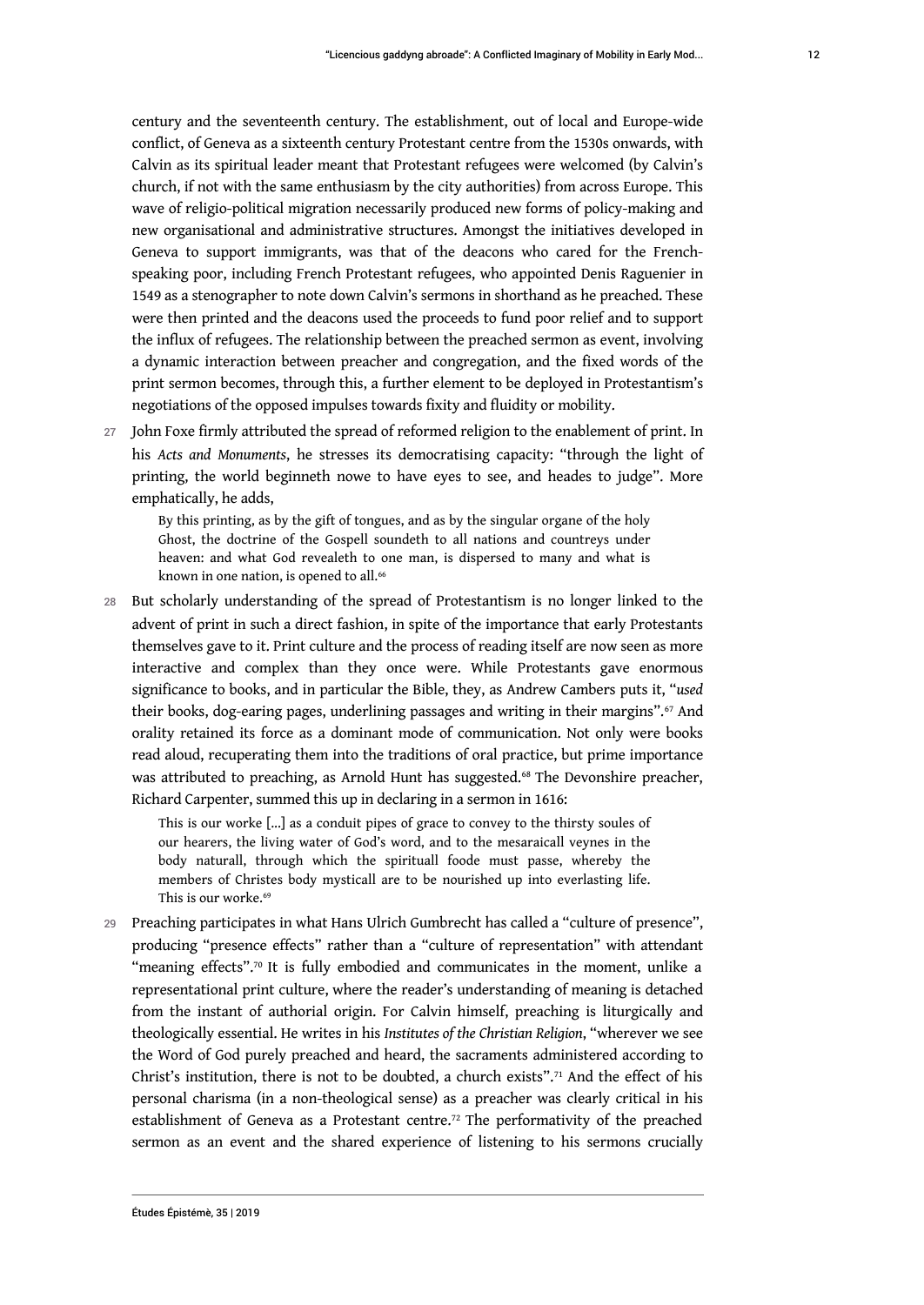created a sense of belonging amongst those whose enforced mobility as refugees had brought them – often impoverished and grieving for loss of community, although resolute in belief – to Geneva. But his sermons have a second life, too, as printed texts exploited as commodities.<sup>73</sup>

30 The preached word becomes available as a form of charitable consumerism. So, poor relief, and the issues of migration that lie behind them, have quite different dynamics and meanings from those in the English context. In Calvin's Geneva, migration as historical process and as an idea, underpins the establishment of community and furthers his mission; in Protestant England, a conjuncture of associations between itinerancy or travel and Roman Catholic practices of pilgrimage and seditious networking; the perceived criminality of the poor; the unbalanced humours of illness; and spiritual inconstancy produces an overall notion of unregulated and unrighteous mobility that serves as the Other of Protestant inwardness and spiritual stillness. Yet, as I have aimed to show through exploration of several Protestant autobiographical writings, the exhortation to stillness at the core of English Protestantism is conflicted. It co-exists with an equally emphatic, contrary desire for travel and mobility that prevailed throughout the late sixteenth and the seventeenth century, created by actual necessities of economic migration, or by developing technologies of travel, and that manifests itself in the formation of new subjectivities where individual agency and the right to roam or travel replaced place-bound fixity. And in particular, this desire was especially compelling for many mid-seventeenth-century sectaries (as my opening discussion of Trapnel and Bunyan suggested).

# Mobility and fixity; preaching, prophesying and print

- 31 From a glance at the history of publication of Calvin's thought, a distinction becomes evident between the spoken word of preaching and his theology. The preached sermon is a performative and interactive event, crucial to Calvin's mission of building a cohesive reformed community; his theology is consciously created for print as a legacy (he worked intensely on his expanded version of *The Institutes* while he was ill and feared he was dying) and as a fixed statement of doctrine. The act of preaching, it is clear, is not secondary to the production of doctrinal texts, but through its direct interaction with his congregation, is fundamentally important as the lived embodiment of doctrine.74 But nor is print secondary to the oral and the aurally experienced. Rather, the relationship *between* print and forms of community embodied in speaking and hearing the word of God becomes a third element in the dialectical exchanges between Protestantism's desire for stillness and fixity on the one hand and an urge towards fluidity and mobility, or what, in the English context, might be described as "gadding", on the other. The Genevan context, then, allows for a relatively clear differentiation between the uses of print media and oral forms, and a functional exploitation of print as a vehicle for sustaining the community economically and for consolidating doctrinal transmission. The English context, however, underpinned by an anxious relationship to issues of domestic mobility and poor relief, exploits print media rather differently to effect a range of more complex textual negotiations between itinerancy and fixity.
- 32 The particular role of English print publication as a mediating agent between stillness and mobility, holding fear of, and fascination with, travel in a precarious tension, might be instanced by the popular published collection of the Calvinist minister, Samuel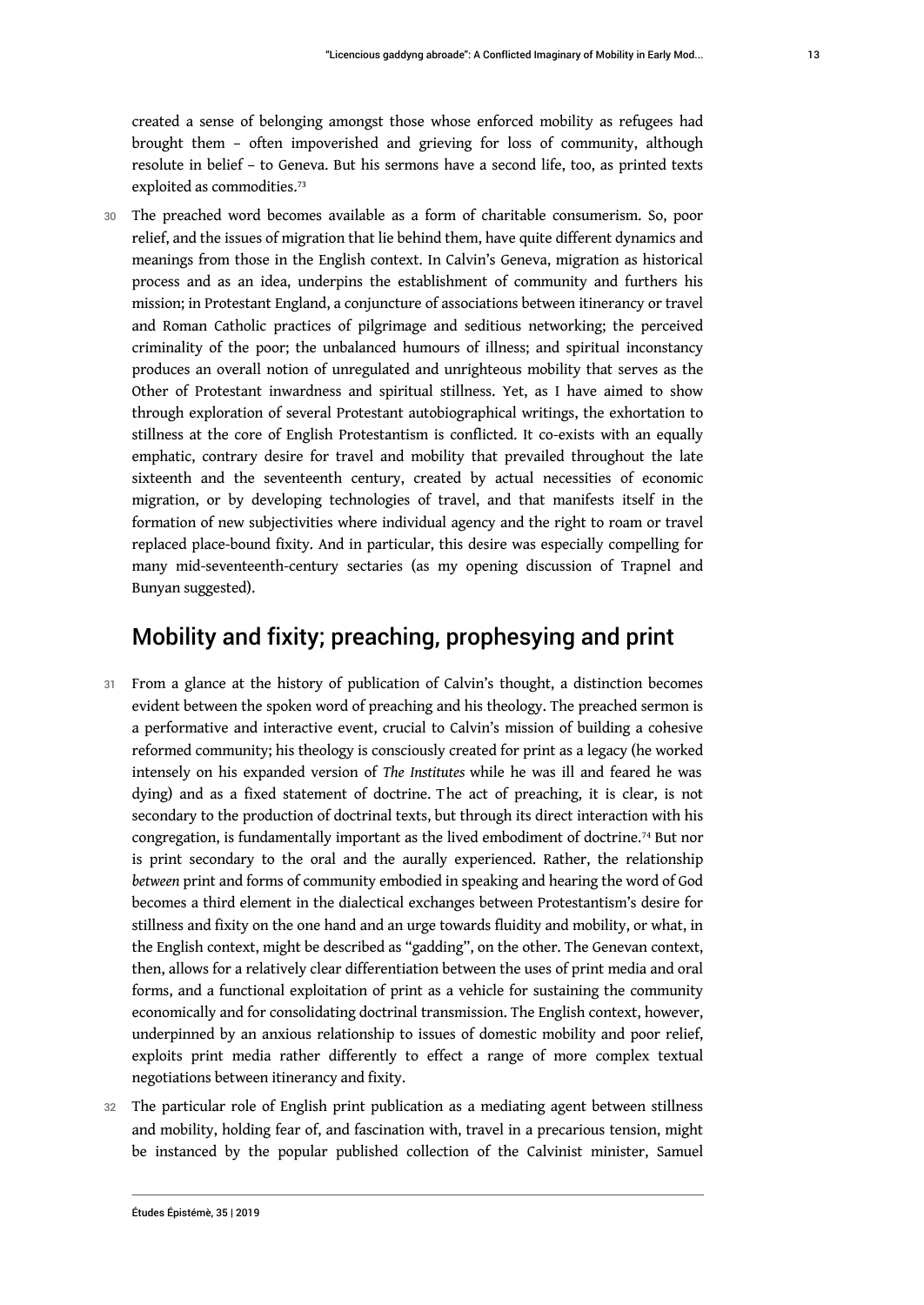Purchas, *Purchas His Pilgrims*, a multi-volume compilation of writings on "Peregrinations", "Discoveries", and "Voyages"', first published in 1613.75 Purchas's parish in Eastwood, Essex included Leigh-on-Sea, a maritime town; *Purchas his Pilgrims* is a compilation of the accounts of the voyages made by the seamen who constituted Purchas' seaport congregation. (A later 1625 edition also included, along with these, accounts from a large collection of manuscripts that Purchas had inherited from Richard Hakluyt.)<sup>76</sup> And in its prefatory and paratextual materials, it magnifies that tension related to all forms of geographic movement that is at the centre of English Calvinism. The very title, *Purchas His Pilgrims*, in its anachronistic and contentious reference to pilgrimage, seems to suggest a highly un-Protestant notion of journeying to a specific location (the Holy Land or a shrine) as a mode of religious devotion that depends on perception of the site of the sacred as external and locationally distant. Yet, in spite of unease at the notion of pilgrimage, as Thomasin Westcott has suggested, both the idea and the practice of pilgrimage have a residual presence in seventeenth-century Protestant England, although detached from their Roman Catholic doctrinal significance.<sup>77</sup> Purchas himself attempts to circumvent the difficulties that his title produces by a substitution of scientific or natural-historical discovery for apprehension of the sacred in the notion of pilgrimage. But the anxiety produced by this manoeuvre results in the convolutions of syntax and reference suggested by his introductory matter as he attempts to reconcile theological and secular epistemologies:

- 33 Wisdome is said to be the Science of things Divine and humane. Divine things are either naturall or supernaturall [...] they are spiritually (with a spirituall Eye) discerned [...] the proper subject of Theologie, and not the peculiar argument of this Worke; which notwithstanding being the labour of a professed Divine, doth not abhorre from the same; but occasionally every where by Annotations, and in some parts professedly by speciall Discourses, insinuateth both Historie and Mystery of Godlinesse, the right use of History, and all other Learning.<sup>78</sup>
- 34 Both the anxieties present here, and an attempt to control them, are then further suggested by the frontispiece to Volume 1 of the 1625 version. [Fig.1] This, with its dense proliferation of visual images, has at its base an engraved portrait of Purchas as author. The portrait is flanked by maps of the world, visual depictions of a scientific equipment, biblical characters, contemporary explorers and reference to God's word. At the top, a panel illustrating the idea of pilgrimage shows a jostling mix of discourses, emphasising the moment of arrival at the end of pilgrimage or holy war; but the busyness and the connotations – of both this panel and the whole illustration – are held temporarily in stasis by the symmetries of the overall design and the authorial and interpretative control of Purchas himself. The content of the mariners' texts may narrate voyages, and the illustrations may depict aspects of navigation and pilgrimage or crusade, but the underpinning authorial or editorial figure of Purchas anchors them in stillness.
- 35 Another, related, manoeuvre in his metatextual materials serves to distance Purchas himself from the "Pilgrimages" and the accounts of flamboyant mobility that make up the core text: he verbally separates his own world as compiler of a print text from the contents of that text, commenting, "Even I, which have writte so much of travellers & travells, never travelled 200. miles from Thaxted in Essex, where I was borne.".79 It is his role as an author that enables him to establish himself as a still centre, a static point that is consciously distanced from the stories of maritime mobility. An implicit distinction is created between narrative content and the authorial process through such verbal and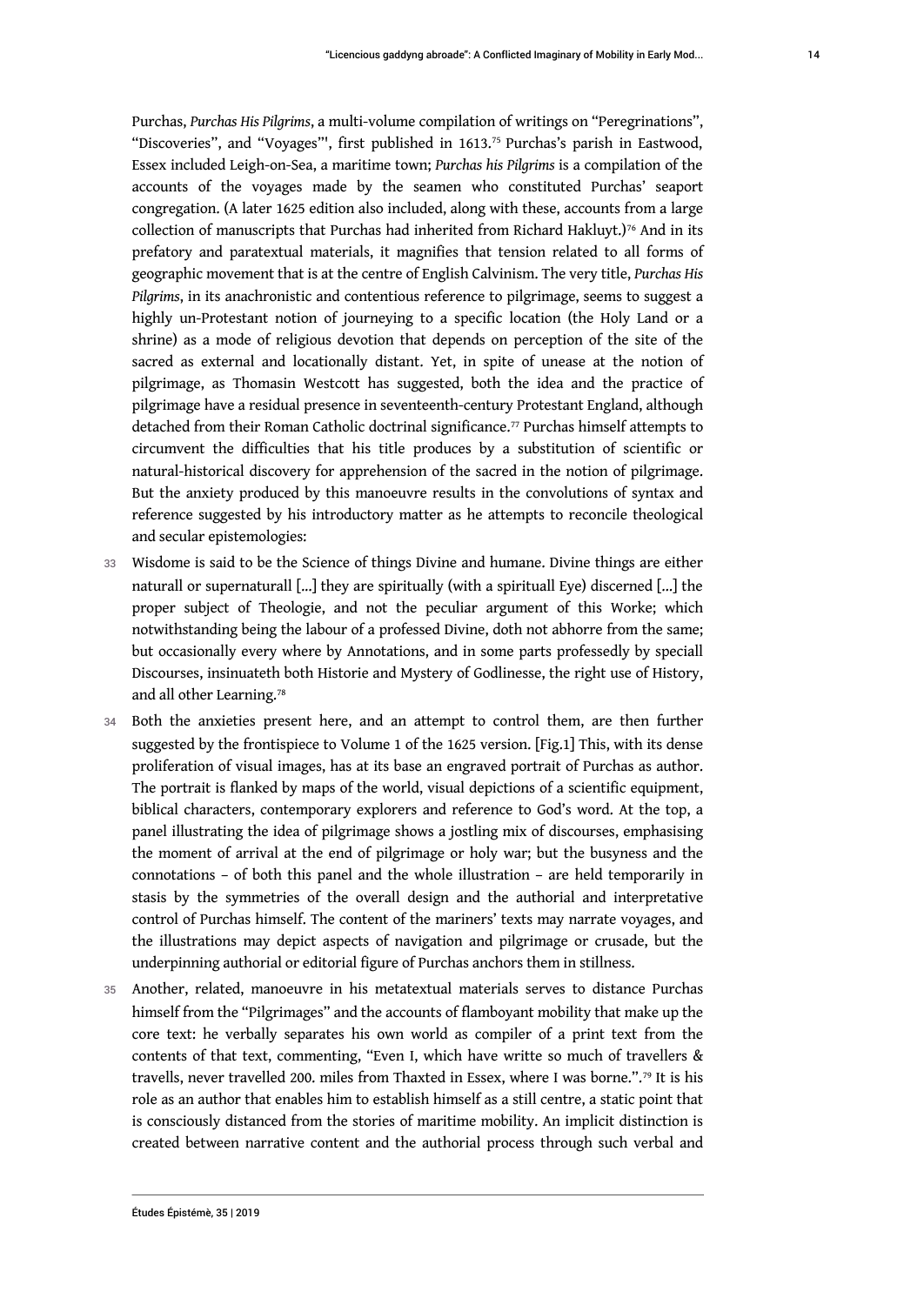visual manoeuvres. And it is forms of material textuality produced by the print medium itself which allow for the complex pattern of alignments and separations that are generated through the juxtaposition of knowledge production by an immobile authoreditor, presiding over the text as a whole, with the sailors' experiential narratives of mobility that make up the textual content.



Fig 1. Frontispiece to the 1625 edition of *Purchas his Pilgrims*

©The 19<sup>th</sup> Century Rare Book and Photograph Shop, Maryland, USA

36 Purchas's "pilgrims" themselves, through their accounts (a word combining reference to both a narrative form and to a mariner's navigational records), contribute to the formation of a travel genre that is established more distinctly later in this period. If, in time, ideas of spiritual travails and of physical travel will emerge as belonging to quite separate genres, for Purchas, they are anxiously entwined. And in some regards, Purchas's text may appear strikingly similar to Bunyan's later *The Pilgrim's Progress*: Purchas avows of his pilgrims, "God hath prepared for them a city". The frontispiece illustration of this city similarly prefigures later depictions of Bunyan's Celestial City and the visual illustration of the town of Mansoul in Bunyan's *The Holy War*. [Fig. 3] Most strikingly, however, we see in the patterns of alignment and splitting produced by the print form of *Purchas his Pilgrims*, a variant of the negotiations that are manifest in the narrative strategies of Norwood's *Diary* and in the textual separation between Norwood's published mathematical and navigational works and his manuscript spiritual and autobiographical "account". In instances such as these, the possibilities of category separation between the impulse to travel or the new knowledges associated with marine voyaging and exploration, and the stillness required and desired as integral to Calvinist spirituality, can be negotiated through the technical opportunities of print forms and their structures as distinct from oral or manuscript modes.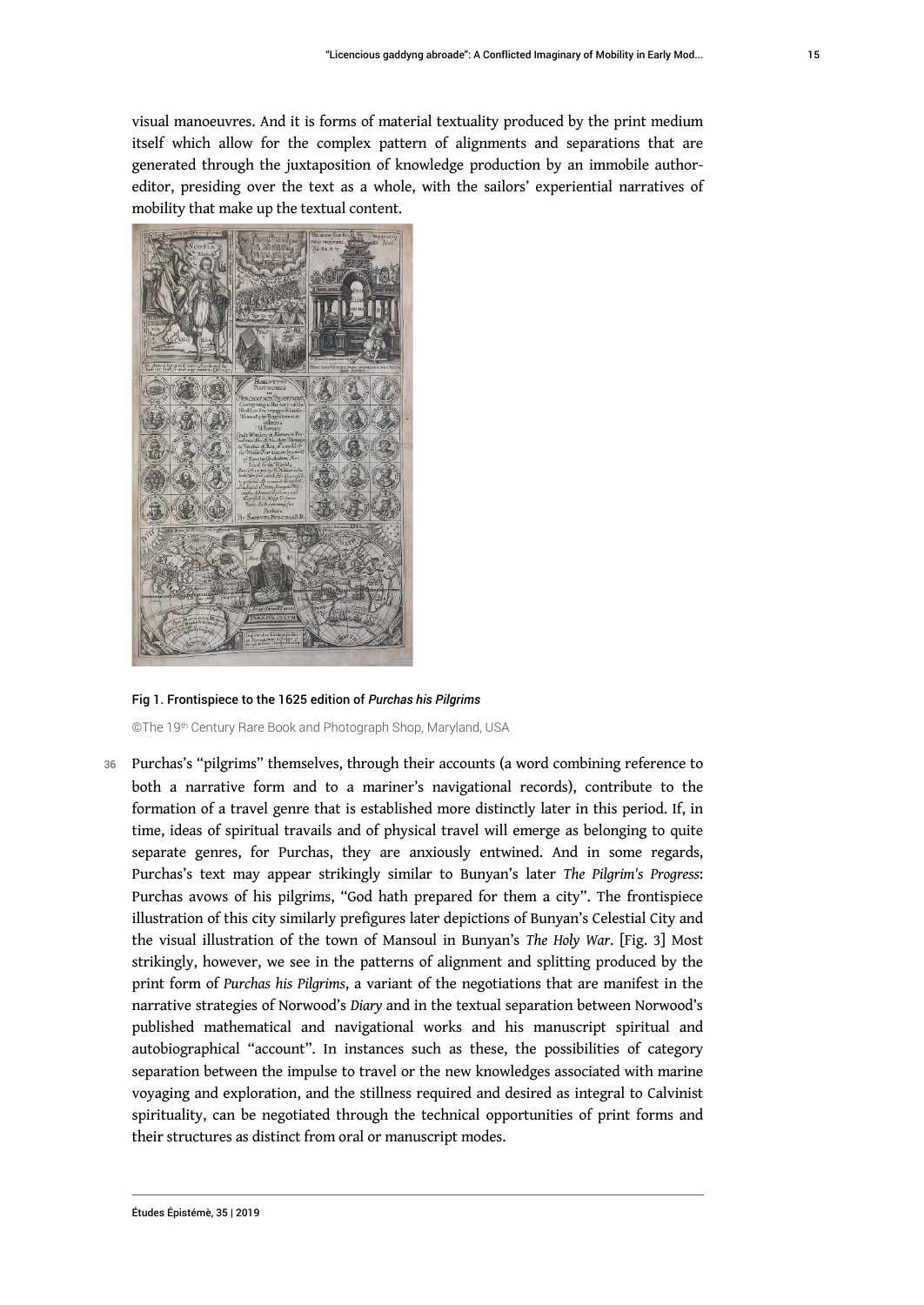

Fig. 2. Panel from the frontispiece to the 1625 version of *Purchase his Pilgrims*

©The 19<sup>th</sup> Century Rare Book and Photograph Shop, Maryland, USA

37 From the anxious category manoeuvres of a mainstream Calvinist such as Purchas, let me turn now to a final consideration of a group of texts by nonconformist preachers and writers and their rather different exploitations of the imaginatively and generically conflicted issue of mobility. For Bunyan, as for Calvin, print publication could replace his prime relationship with his congregation when he was separated from them. But we also see how the different print genres adopted by Bunyan produce different negotiations of itinerancy that extend beyond Calvin's differing recourses to the spoken word as a fluid, living enactment of spiritual engagement with his community and his fixing of his spiritual legacy in print. As Andrew McRae has said of Bunyan's writings:

His own autobiography, *Grace Abounding*, is somewhat surprising in its locatedness. Indeed it demonstrates rather that what he coyly refers to as "my calling", his work as a tinker, bore little relation to the aimless wandering of Elizabethan paranoia. While his occupation inevitably drew him into "the country", as though following familiar territorial circuits, the narrative depicts a life firmly centred within Bedford.<sup>80</sup>

<sup>38</sup>Yet *Grace Abounding*, obeying the generic demands of the spiritual conversion narrative, actually marks a change of calling: from tinker to preacher. And in focussing on this spiritual journey of his own, it is perhaps not surprising that he creates a stillness at its centre, that very locatedness in place that McRae notes. While for Bunyan there is a political compulsion to advocate the right to mobility of the poor (however distinct his own itinerancy might be from theirs), there is also a generic sophistication to his writings that allows him to negotiate the anxieties of travel and mobility in textually complex ways. The allegorical texts *The Pilgrim's Progress* and the *Holy War*, for instance, situate themselves firmly through their openings in specific genres – the dream narrative and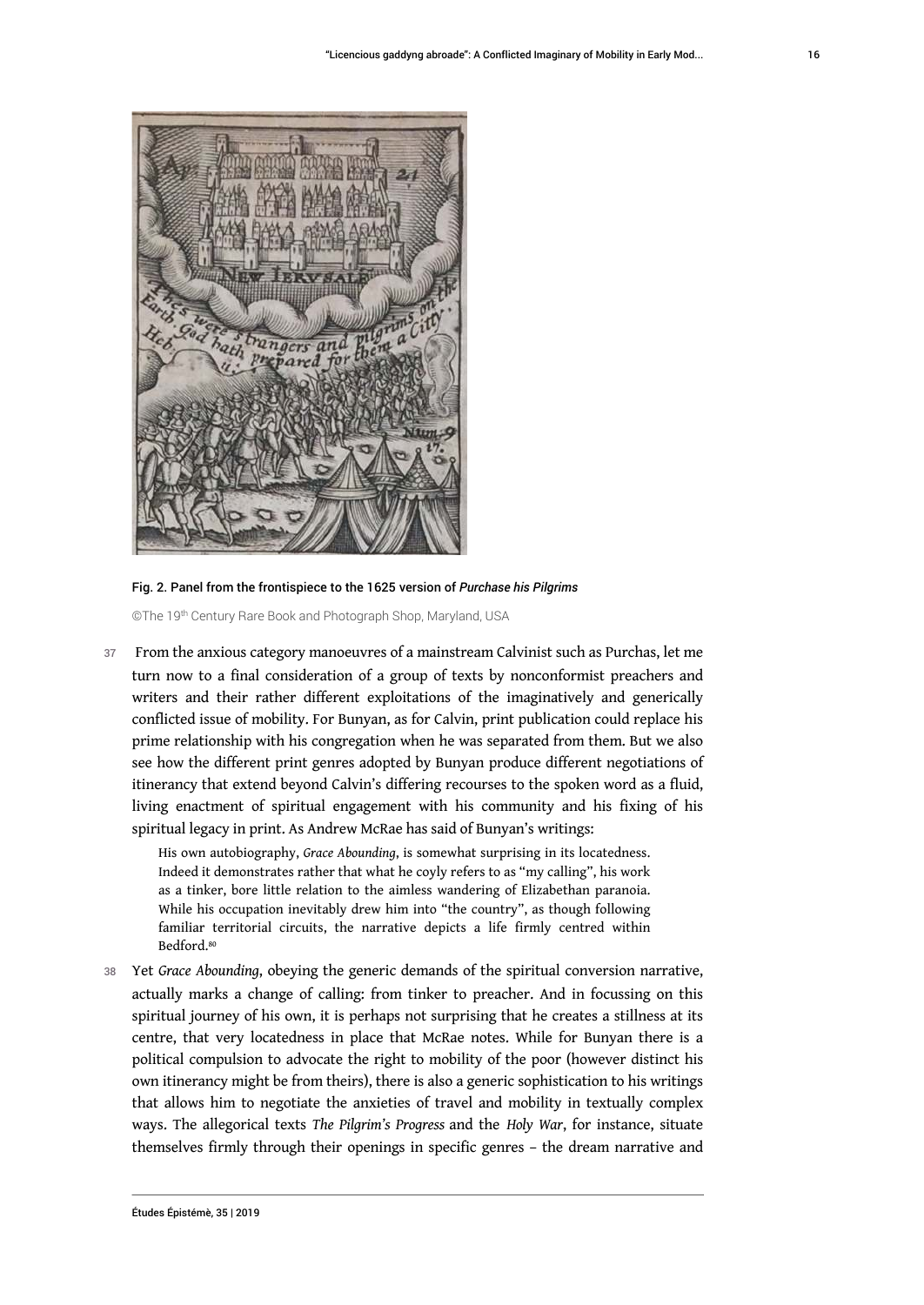the imaginative proto-travel narrative – before setting out on their allegorical storytelling. The pull-out illustrated frontispiece to the 1682 edition of *The Holy War*, [Fig. 3] in its depiction of a translucent or palimpsestic body through which human corporeality, human spirituality and metropolitan place are conflated, provides a curiously fantastical version of Bunyan's allegorical mode. It reproduces, with visual literalism, the verbal descriptions Bunyan gives of his narrator's travels and of his arrival at the town of Mansoul:

In my Travels, as I walked through many Regions and Countries, it was my chance to happen into that famous *Continent of Universe*; a very large and spacious Country it is. It lieth between the two Poles, and just amidst the four points of the Heavens. It is a place *well* watered, and richly adorned with Hills and Valleys, bravely situate; and for the most part (at least where I was) very fruitful, also well peopled, and a very sweet Air.

39 Then:

Now, there is in this gallant Country of *Universe* a *fair* and *delicate Town*, a Corporation, called *Mansoul*: a Town for its Building so curious, for its Situation so commodious, for its Priviledges so advantageous; (I mean with reference to its Original) that I may say of it, as was said before, of the *Continent* in which it is placed, *There is not its equal under the whole Heaven*. […] This famous Town of *Mansoul* had five gates, in at which to come, out at which to go, and these were made likewise answerable to the Walls: to wit, *Impregnable*, and such as could never be opened nor forced, but by the will and leave of those within. The names of the Gates were these, Ear-gate, Eye-gate, Mouth-gate, Nose-gate, and Feel-gate.<sup>81</sup>

40 The illustration pictorially represents the way allegory operates through a layering of meanings, but equally it reveals how physical travel for Bunyan typically leads to a fixed destination, figured through the stasis of place or as the embodied human soul. Conflict, mobility and travail – both physical and spiritual – are articulated in relation to a desired resting place, a home, through Bunyan's varied articulations of mobility and stillness. And the particular dynamic between mobility and stillness in each of his texts is bound up with his imaginative manipulations of the particular demands of different literary forms.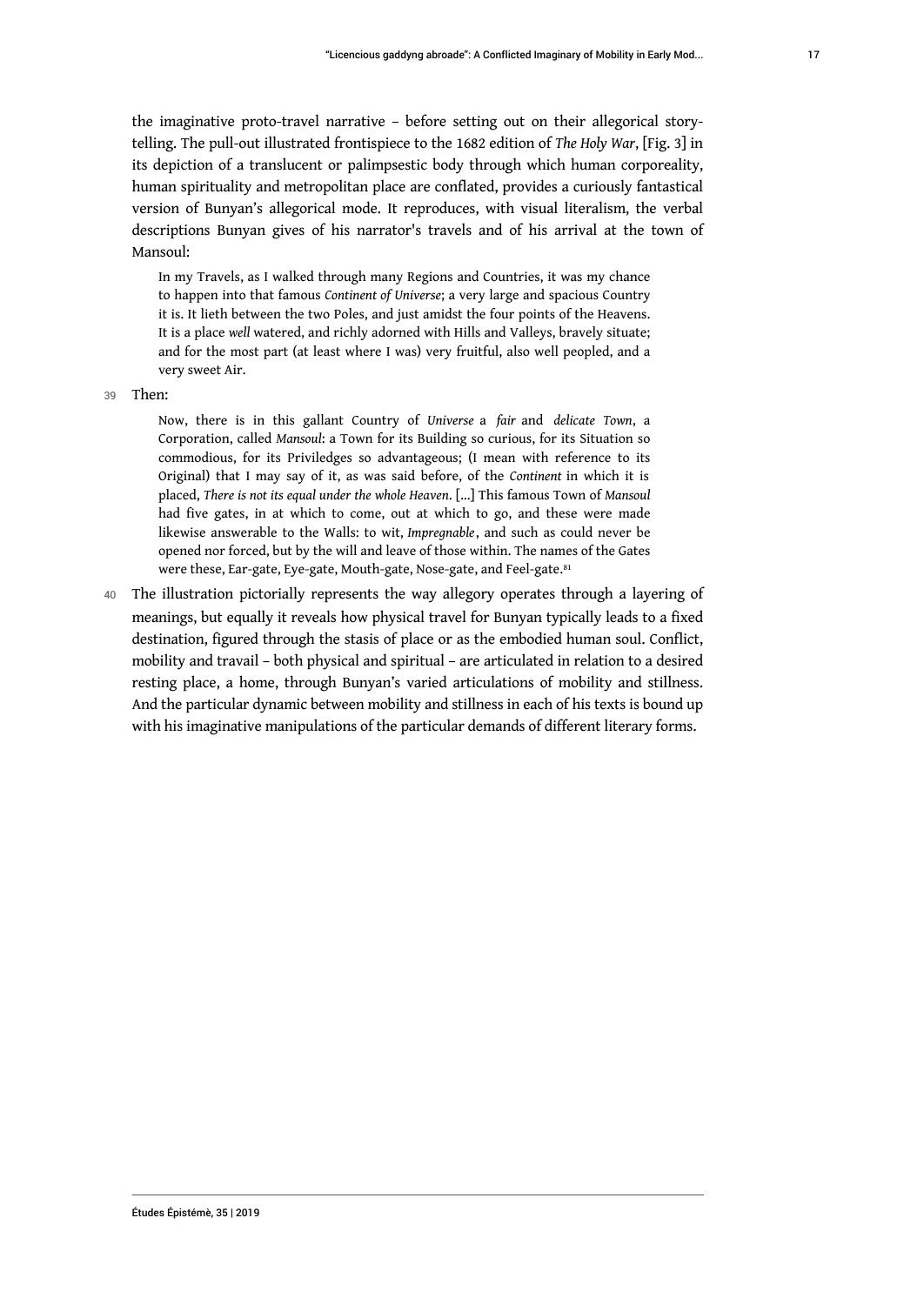

Fig. 3: "The Towne of Mansoul", John Bunyan, *The Holy War*, pull-out illustration facing page 1.

© British Library Board. Shelfmark: C.59.a.8

<sup>41</sup>It is in his prefatory "Author's *Apology* For His Book", that Bunyan most famously confronts the problem of allegory generally and worries at the particular allegorical status of *The Pilgrim's Progress*, explaining its private and almost involuntary production:

And thus it was: I writing of the Way And Race of Saints in this our Gospel-Day, Fell suddenly into an Allegory About their Journey, and the way to Glory, [...] Nor did I intend But to divert my self in doing this[.] $82$ 

42 He anxiously defends his use of an allegorical journey form, asking, "May I not write in such a stile as this? / In such a method too".<sup>83</sup> While his comparable address "To the Reader" in *The Holy War* is less defensive, it is equally self-aware – even playful – in relation to the demands and effects of different genres:

```
'Tis strange to me, that they that love to tell
Things done of old, yea, and that do excel
Their equals in Histriology,
Speak not of Mansoul's wars...
[...]
Of Stories, I well know there's diverse sorts,
Some foreign, some domestick, and reports
Are thereof made as fancy leads the Writers[.]<sup>84</sup>
```
43 If, as is regularly recognised, Bunyan's writing bears the traces of its origins in oral forms, it also reveals his understanding of the ways in which written forms are shaped by generic convention and that this produces the textual form itself as a site of negotiation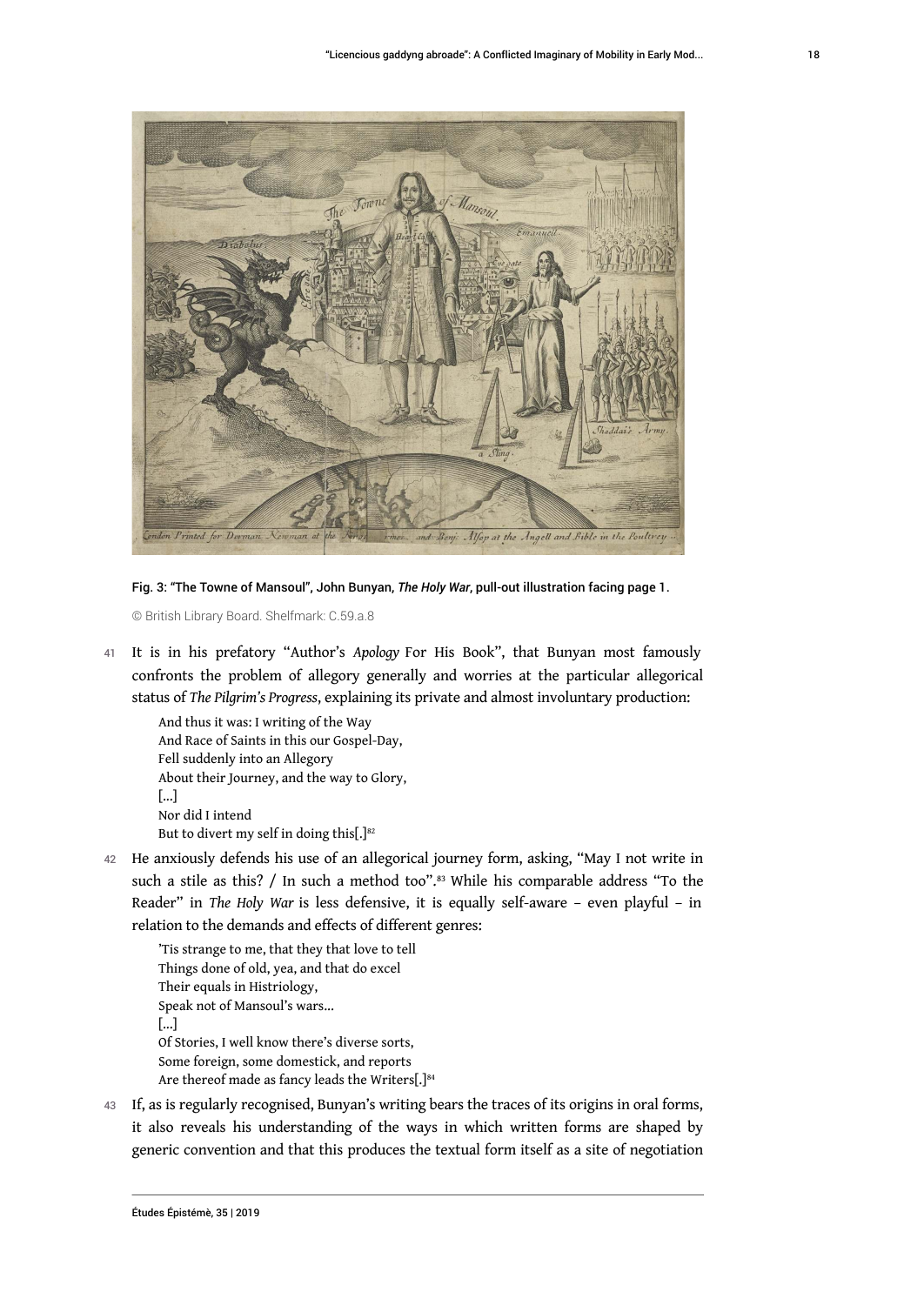of crucial concepts. His texts of mobility control negative associations through his assertion of the generic demands of those texts. Mobility becomes a writerly rather than a simply geographic or religio-political issue. Bunyan's overall relationship – embracing both endorsement and resistance – to a culture of stillness, then, is complex and varied, subtly bringing together at different moments, and in different forms, the socio-political, the locational, the spiritual and the textual.

44 Unsurprisingly, it is in Quaker writings that we see the most emphatic resistance to the anxieties surrounding mobility. In their habitual manner, Quakers – among the most consciously radical and oppositional of sectaries – invert Calvinist doctrines on mobility (as they do in relation to almost all Calvinist doctrines.) They valorise the prohibited term: for them, gadding acquires a positive value. Hilary Hinds sums up the centrality of mobility to Quakerism and the function of George Fox's *Journal* in establishing this:

The early Quaker ministry was a travelling ministry, a movement set in motion by the endlessly mobile figure at its centre, George Fox. The *Journal* is as much a travel log as it is a spiritual memoir, a conversion narrative, a record of sufferings or the history of a dissenting sect. After the opening section sets out the fundamental tenets of the Quaker interpretation of Christianity, the *Journal*'s narrative is thereafter heavily weighted towards the detailing of Fox's journeys, initially from the midlands into the north of England, then into London, the south and west, Wales and Scotland, and later to Barbados, America and northern Europe.<sup>85</sup>

45 Fox's compulsive and apparently anxiety-free travelling marks, even more strongly than Trapnel's or Bunyan's political oppositions to the demand for fixity, a new articulation of subjectivity informed by mobility. Early Quaker doctrine, with its predication on a belief in the workings of the inner spirit, forms of prophesying, its egalitarianism and individualism, is essentially oppositional in all its aspects, locating itself constantly at the moment of resistant detachment from established social and doctrinal norms. But this is pre-eminently enacted not doctrinally but through the Quaker subject who, by means of a succession of moments of access to the inner light, is recurrently situated at this very instant of separation from orthodoxy and correspondingly at the threshold of new category formations. Friends seemingly sought out opposition in order enable this moment of separation and refashioning to occur and recur as a form of stuttering reiteration of a personally and communally formative moment. In other words, if Quaker doctrine situates itself at the moment of category re-formation, individual Friends constantly reform themselves at the brink of identity: they live at the edge of a deintegration of selfhood (sometimes manifest and embodied as quaking or in prophetic utterance) and its reconstitution as a vehicle of the indwelling spirit.<sup>86</sup> It is the moment of revelation itself that is one of stillness – the stillness of Quaker practice of silently opening oneself to the Spirit. What follows is their compulsion to travel as a means of constantly transgressing boundaries of place, of belonging, of land and livings, of all those traditional markers and guy ropes of identity, so reproducing, again and again, the conditions for category- and self-reformation. The collective spiritual reformation sought by Calvin in returning to the second giving of the Mosaic code, occurs for Quakers through individual dismantlings and reconfigurations of subjectivity. In this, the Inner Light works both through the individual and through the biblical texts, also informed by the Inner Light, so that they become conflated within the being of these seventeenthcentury English men and women. The Bible and Quaker subjects merge as dwelling places of the Spirit or Inner Light in many Friends' writings.<sup>87</sup>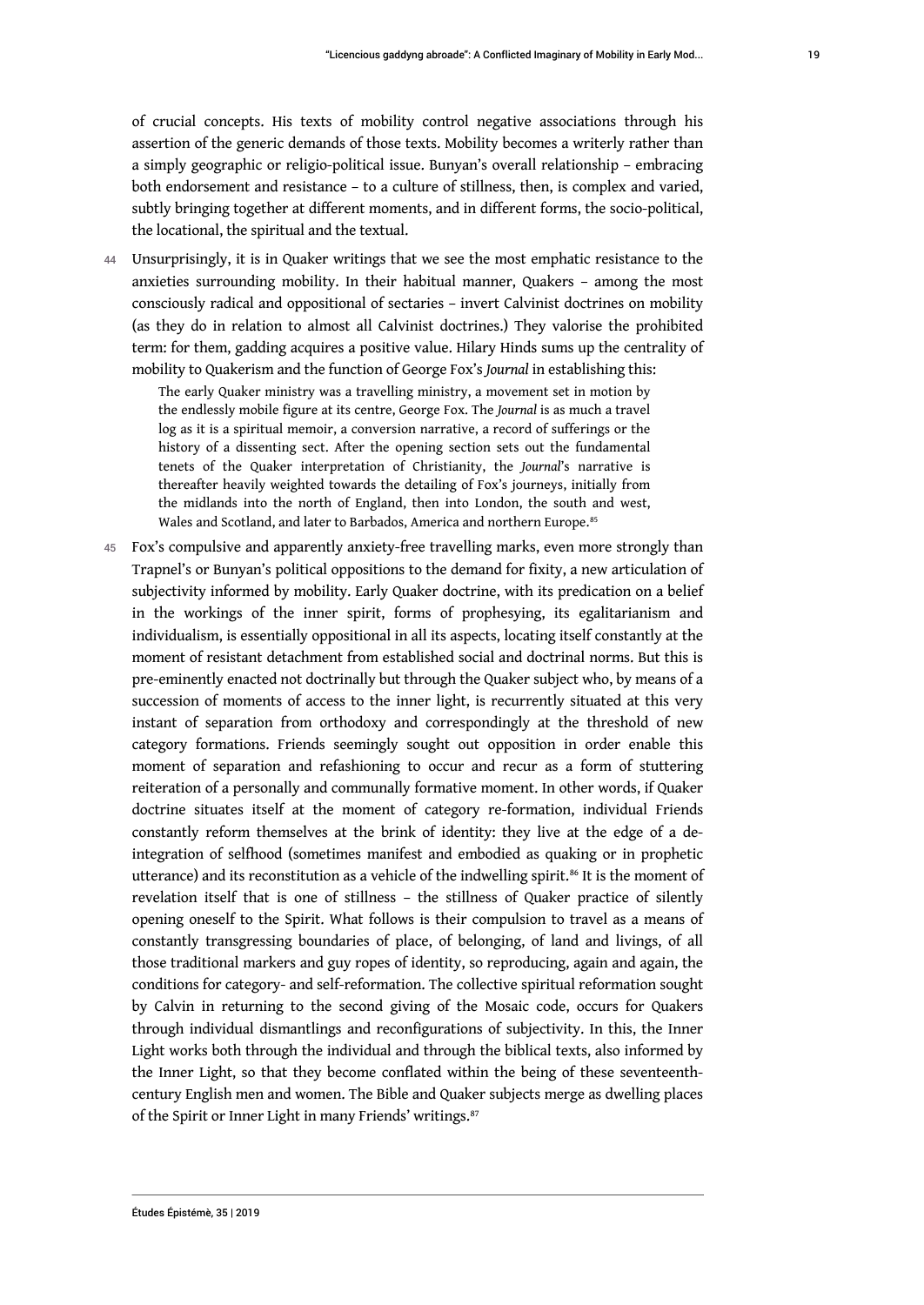46 The particular and characteristic relationship of Quakers to place derives from this. Although a Quaker such as Fox itemises the places he visits, his attention is never to the place itself. If these are travel writings, they are ones that are curiously devoid of reference to landscape or any particularity of geographic location. There is, in fact, a tendency towards, oxymoronically, a positive non-recognition of actual places; location instead is replaced by either an imaginatively-held biblical map (as in the case of Quakers who travel overseas but who barely mention the fact they are, for instance, in the Caribbean) or place produced simply as the habitation of Friends, or as the site of spiritual conflict with opponents. Almost randomly chosen passages from Fox's *Journal* might serve to instance this characteristic dynamic:

and from thence I passed through the countries till I came to Reading and there were a few that had been convinced and on the first day in George Lamboll's orchard almost all the whole town came together and there came two of Judge fell's daughters to me [...]

After this I passed to London, where I stayed awhile, and had large meetings; then went into Essex, and came to Cogshall [...]<sup>88</sup>

47 and:

On the Sixth-day before I had a meeting near Colchester, where the Independent teachers came and many professors [...]<sup>89</sup>

48 Or:

As I went through Colchester, I went to visit James Parnell in prison; but the cruel gaoler would hardly let us come in or stay with him [...]

There the gaoler's wife threatened to have his blood and there they did destroy him, as before is mentioned (as in the book of his life and death may be more fully seen).<sup>90</sup>

49 The spiritual, along with reference to particular Friends and their role in the ministry, replaces the physical – so the spiritual journey comes to be enacted through actual physical travelling whereby geographic place is transformed into spiritually significant location. Or, at other moments, identifications of place may produce it as the stage for what could be seen as spiritual theatre. In his accounts of 1658, for instance, Fox describes how "we came from thence to another market town where Edward Billing and his wife quartered: and many soldiers lay there: so we came to an inn and there desired that we may have a meeting that we might preach the everlasting gospel among them". He recounts how the town magistrates consequently set up an alternative meeting "in malice". Fox resists direct confrontation with the magistrates, but suggests the group of Friends "could go to the public cross in the marketplace", taking advantage of its being market day and so busy with crowds of people. He then describes how, "Alexander Parker went atop of the cross with a Bible in his hand and declared the truth amongst the soldiers and market people but the Scotch being dark carnal people never heeded it nor hardly took notice of it". It ultimately falls to Fox himself to attract attention through a performance that spectacularly competes with the other, normal activities of the venue. He records, "And at last I was moved of the Lord God to stand up at the cross and commanded to declare with a loud voice the everlasting truth and the day of the Lord that was coming upon all sin and wickedness [...]".91 Fox's mobility, as evidenced by episodes such as this, takes the form of a spiritual and performative journeying, exploiting place as a theatre of oppositional enlightenment. The discursive 'presence effect' of Calvinist preaching is reconfigured into a more resolutely locational, spontaneous enactment of the presence of the Spirit.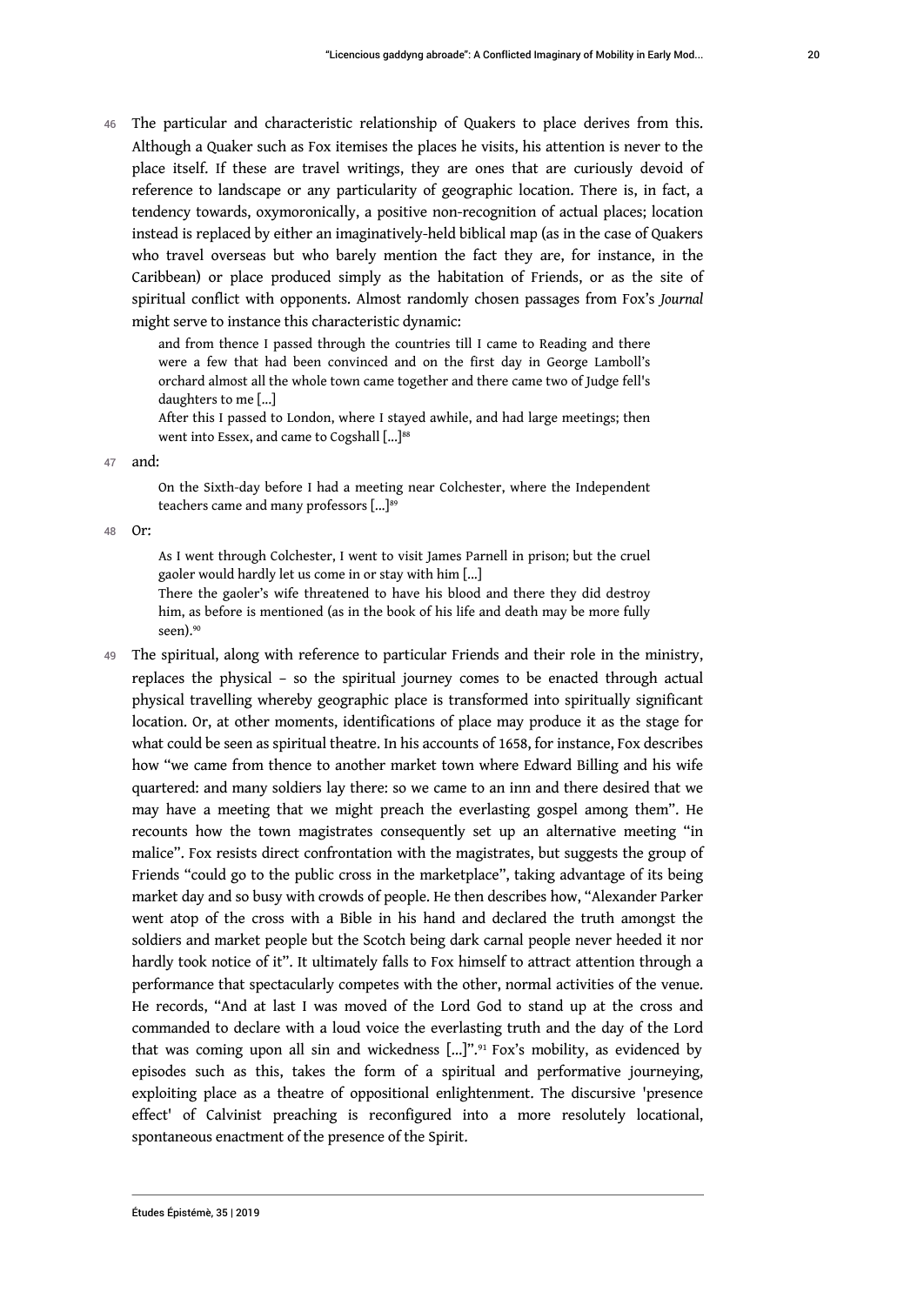<sup>50</sup>But Fox's account in his *Journal* of his mobility, although always concerned to name and record the activities of other Friends, reveals, at the same time, the solitariness of his ceaseless walking or riding across England. The act of walking itself becomes a mobile enactment of emotional and spiritual suffering. He writes, for example, of a formatively unsettling encounter with his cousin, "a professor", when he was nineteen years old, where he is challenged over beer-drinking and payment for it:

I went away and when I had done, what business I had to do, I returned home: but did not go to bed that night, or could not sleep; but sometimes walked up and down, and sometimes prayed, and cried to the Lord, who said unto me; "Thou seest how young people go together into vanity, and old people into the earth; and thou must forsake all, both young and old, and keep out of all, and be as a stranger to all."<sup>92</sup>

- 51 Like Bunyan's Christian in *The Pilgrim's Progress*, Fox's itinerancy leads him to "brake off all familiarity with young and old" following this episode. Through his description of his early wanderings, and his oscillations between familial duty and belonging, and obedience to the Lord's command to estrange himself from all, he stresses how, "in great sorrows and troubles [...] he walked many nights by [himself]".<sup>93</sup> It is from this beginning that, in the words of Hilary Hinds, "Fox's own constitutional itinerancy arises". Such a dynamic between enduring restlessness and "the peaceful stillness of the Quaker perception of godliness," comes to be constantly re-configured "through his life as a 'stranger in the earth'".94 The isolation and loneliness of Fox's essentially mobile mission is conveyed with affective power. Mobility evokes not so much place, but estrangement from place and life on "the earth".
- 52 While Fox's persistent wanderings across the earth enact his solitary and multi-faceted detachments from family, established doctrines and the actualities of place, the print record of Fox's compulsive mobility in his *Journal* antithetically foregrounds the spatial and geographic in its structure. This may not be a travel narrative concerned with geographic and physical discovery, but it is an account of travel that, at the same time as it asserts Fox's isolation, serves to identify networks of Friends and in so doing maps the world, and most particularly, England. As MacRae, again, has suggested, Fox's print Journal might be seen to cohere around a strong sense of nationhood.<sup>95</sup> If his gadding is occasioned by the demands of ministry (of preaching, of prophesying, of talking – above all talking – to Friends), it acts equally to unsettle political, social and religious categories, as well as the categories of inside and outside, self and other, that order any regular experience of selfhood. But, in a further move, through the textual representation of these travels, he reconfigures these unsettled categories by verbally mapping an imagined nationhood that embodies this new subjectivity. But, even if we agree with Hinds's perception of Fox's *Journal* as a travel log, or with MacRae's suggestion that it is informed by a new sense of nationhood, the relation to place that Fox articulates remains an ambivalent one. It both recognises the materiality of location but at the same time transforms place into multiplicity of sites of the enactment of the purely spiritual. Place is simultaneously actualised and transcended. And, if for Fox (and for Quakers generally), arriving in a new place may be the occasion of visions, and perhaps an ecstasy of access to the Inner Light, it can also signify the taking on of a new manifestation of subjectivity and locational belonging that is always determinedly non-geographic and nonchorographical. Paradoxically, Quaker mobility embodies precisely the need of Friends to be constantly in flux, to live at the moment of simultaneous formation of a new subjectivity and a moment of disintegration, and to experience estranged solitariness. But this becomes through the recording – the print fixing – of travels, a re-formation not only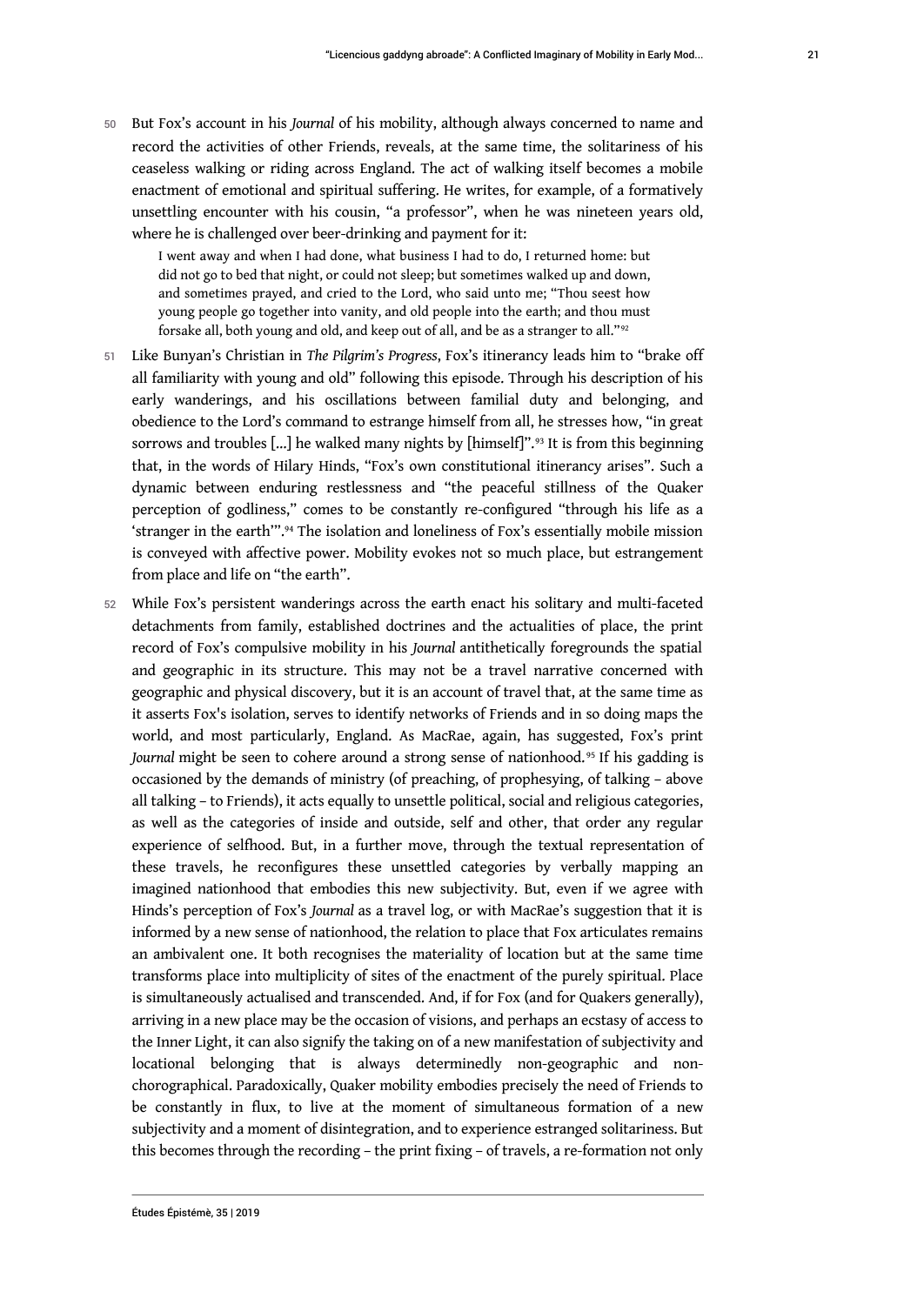of selfhood but of community and perhaps even of nation. The text itself, in this way, while recording mobility, may provide a further point of stillness, belonging or fixity and a means of easing anxiety. And in this, there is a further split that occurs in Quaker writings: between the records of what was experienced by Friends as the content of their texts and the overall patterns of movement that may be seen by the texts' readers. It is through the reader's eyes that Fox's *Journal* and other Quaker writings constitute a form of mapping.<sup>96</sup>

# The end(s) of gadding

53 Through the rather gadding journey across series of Protestant texts of different forms and spiritual persuasions that I have followed in this article, I have aimed to suggest how the early modern period is highly invested in both controlling and embracing a range of forms of mobility. The issue for early modern people was not, the texts I have been considering suggest, simply one of good or bad forms of mobility. Rather, mobility appears in many guises as a confused, conflicted, uneasy state. But if it is anxietyproducing, it is also generative. It works through imaginative internalisation to inhibit but also, through a series of strategies deployed to separate and realign aspects of mobility and stillness, to create. Issues of mobility occur at the intersection of a range of practices and conceptual domains: legal, socio-economic, spiritual, epistemic, writerly. Understanding its significance as a broad concept becomes ultimately not a matter of associating it with a single strand of historical process, whether that is the poor law, social mobility, the development of a notion of Englishness, or with new subjectivities, although it is bound up with all of these. It is, rather, a concept that is profoundly implicated in the broad transition to modernity that the period can be seen to evidence. Notions of mobility occur at the intersections between almost all forms of thought in the seventeenth century. Physical mobility is associated with epistemological change: locational shifts produce intellectual category re-formations. And the particular dynamics of English Protestantism lend themselves to its becoming a crucial site for the negotiation of mobility's meanings. So many urgent political, spiritual, economic tensions are played out on this site that mobility in itself becomes a core preoccupation of English Protestant thought of the period. Indeed, even beyond the crucial role of English Protestantism in offering a ground for negotiation of new pulls towards social and geographic mobility, concern with movement is so pervasive in seventeenth century records of all sorts that it is not surprising, perhaps, to find that a very different thinker from those whose writings I have been considering here, the natural and political philosopher, Thomas Hobbes, could suggest in the mid-century: "life [is] but matter in motion".<sup>97</sup>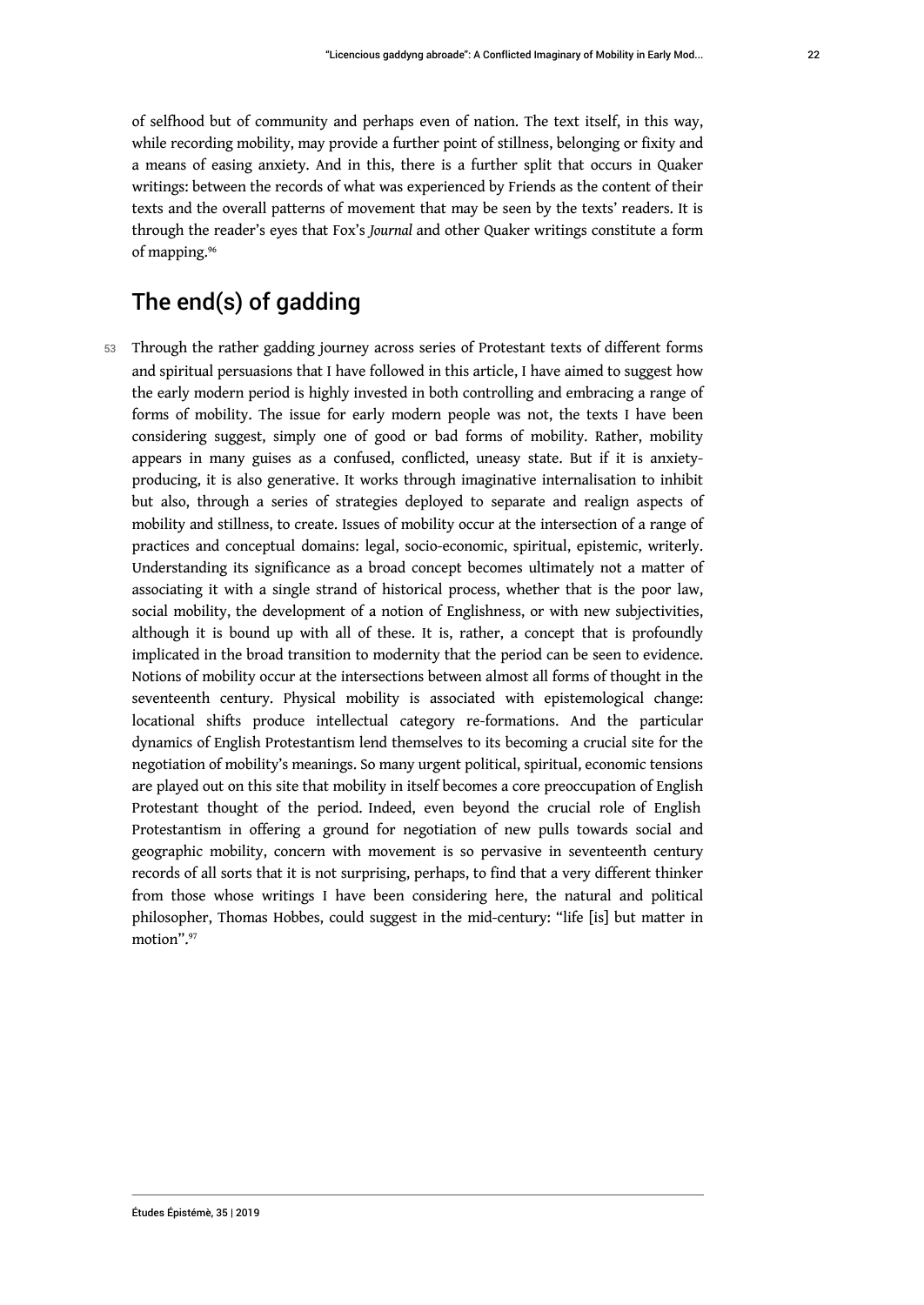### **NOTES**

**\*. Acknowledgment:** with particular thanks to Hilary Hinds and Katharine Hodgkin for many, many years of conversations about seventeenth-century spiritual writings. I am especially indebted to them both, as well as to Timothy Ashplant, for all their inspiration, help and support. I should also like to thank the British Library for permission to reproduce their image of "The Towne of Mansoul" from John Bunyan's *The Holy War (*1682). Sadly, it appears that the illustrated title page to the 1625 edition of *Purchas His Pilgrims* has been removed from all major research libraries' copies of this book. I am enormously grateful to Tom Edsall at The 19<sup>th</sup> Century Rare Book and Photograph Shop, Maryland, USA for his kindness and generosity in providing me with a photograph of this illustration and for permission to reproduce it here.

**1.** *Anna Trapnel's Report and Plea* in Elspeth Graham, Hilary Hinds, Elaine Hobby, Helen Wilcox (eds.), *Her Own Life: Autobiographical Writings by Seventeenth-Century Englishwomen*, London and New York, Routledge, 1989, p. 80-81; (originally, London, Imprinted for Thomas Brewster, 1654).

**2.** Cf. Hilary Hinds, *God's Englishwomen: Seventeenth-century Radical Sectarian Writing and Feminist Criticism*, Manchester and New York, Manchester University Press, 1996, p. 43.

**3.** Trapnel had, initially, been reluctant to travel to Cornwall, but ultimately became persuaded of the journey's necessity. Two Fifth Monarchists had been among the signatories on Charles I's death warrant, but disappointment over a failure to produce a sympathetic government in the run up to Cromwell's Lord Protectorship had already led to a revision of their strategies for bringing about a properly godly rule in accordance with their millenarian beliefs. Cornwall was considered a Fifth Monarchist stronghold: Langdon, the MP for Cornwall in the Barebones Parliament of 1653, was Trapnel's supporter and sponsor. See John Cramsie, *British Travellers and the Encounter with Britain, 1450–1700*, Woodbridge, Boydell and Brewer, 2015, p. 305-306; and Rachel Adcock, *Baptist Women's Writing in Revolutionary Culture, 1640-1680,* New York and London, Ashgate, 2015, p. 55.

**4.** R. H. Tawney, *The Agrarian Problem in the Sixteenth Century*, London, Longman, Green and Co, 1912, p. 273.

**5.** The term "history from below" is particularly associated with A. L. Morton in his *A People's History of England,* London, Victor Gollancz, 1938, and those of his contemporaries and successors who aim to write history from the viewpoint of ordinary people rather than elites.

**6.** Paul Slack, "Vagrants and Vagrancy in England, 1598-1664", *The Economic History Review*, Second Series, XXVII, August 1974, p. 360-379, here p. 360. Online: https://doi.org/10.1111/ j.1468-0289.1974.tb01968.x Accessed 14th July 2018.

**7.** A. L. Beier, *Masterless Men. The Vagrancy Problem in England 1560-1640*, London and New York, Methuen, 1985; Linda Woodbridge, *Vagrancy, Homelessness, and English Renaissance Literature*, Urbana and Chicago, University of Illinois Press, 2001; Patricia Fumerton, *Unsettled. The Culture of Mobility and the Working Poor in Early Modern England*, Chicago and London, University of Chicago Press, 2006.

**8.** L. Woodbridge, *op. cit.,* p. 16.

**9.** P. Fumerton, *op. cit.*, p. 4-5.

**10.** Mark Brayshay, "Waits, Musicians, Bearwards and Players: The Inter-Urban Road Travel and Performances of Itinerant Entertainers in Sixteenth and Seventeenth Century England", *Journal of Historical Geography*, 31, 2005, p. 430-458, here p. 431.

**11.** Dorain Gerhold, *Carriers and Coachmasters. Trade and Travel before the Turnpikes*, Chichester, Phillimore & Co, 2005, p. xi.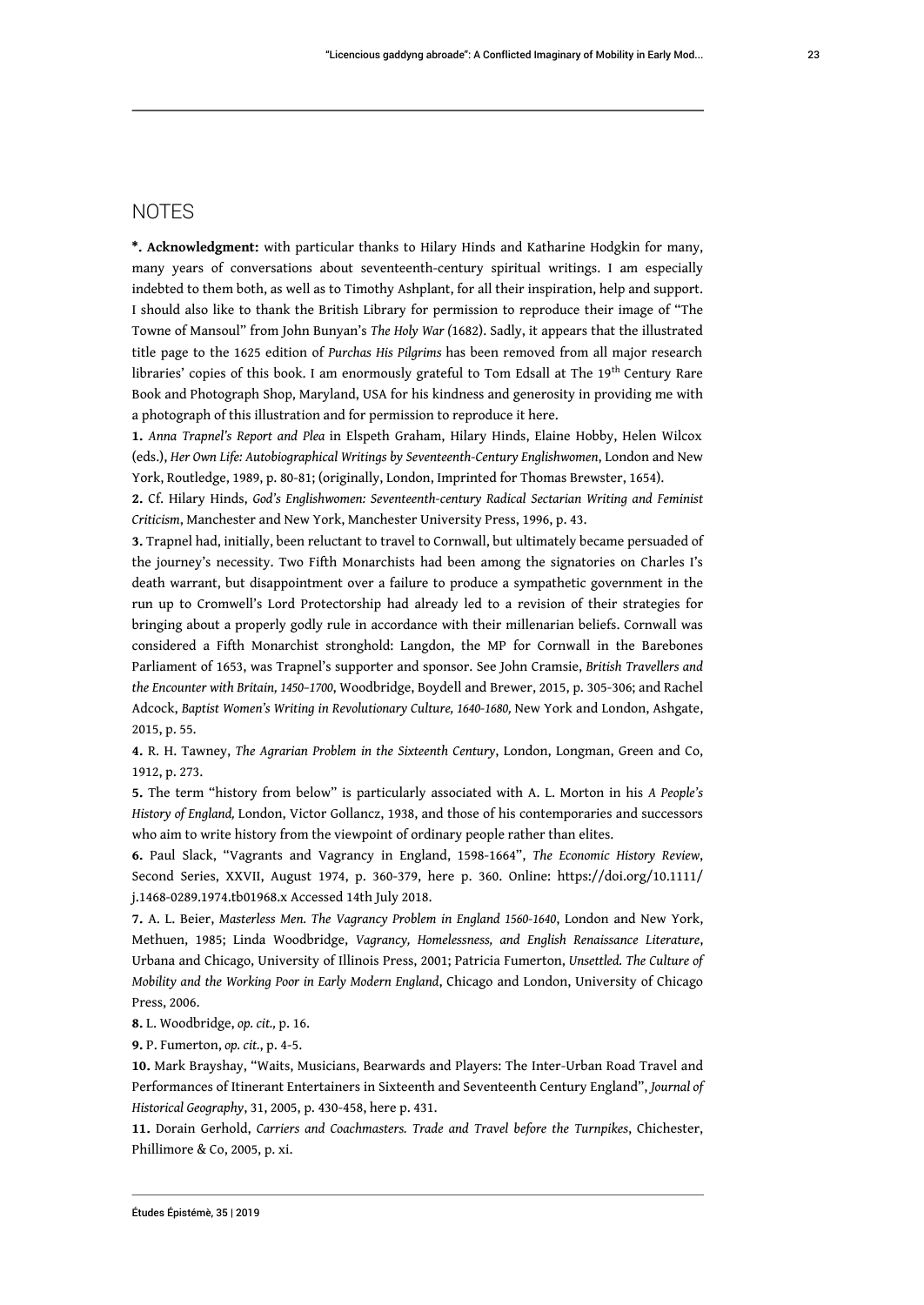**12.** Andrew Hadfield, "The Benefits of a Warm Study: The Resistance to Travel before Empire", in *A Companion to the Global Renaissance. English Literature and Culture in the Era of Expansion*, Jyotsna G. Singh (ed.), Malden, Oxford and Chichester, Wiley-Blackwell, 2009, p. 101-113, here p. 101. For an example of current thought on "how mobility in the great age of travel and discovery shaped English perceptions of human identity based on cultural identification and difference", see the University of Liverpool's European Research Council funded TIDE project: http:// www.tideproject.uk/. Accessed 12th August 2018.

**13.** Andrew McRae, *Literature and Domestic Travel in Early Modern England,* Cambridge, Cambridge University Press, 2009, p. 7.

**14.** "A Relation of the Imprisonment of Mr John Bunyan [...]", in John Bunyan, *Grace Abounding to the Chief of Sinners*, ed. and intro. by W. R. Owens, London, Penguin Books, 1987, p. 85-110. All references to Bunyan's trial and imprisonment or to *Grace Abounding* itself, are to this edition.

**15.** J. Bunyan, *Grace Abounding*, *op. cit*., p. 94-95. The long title of the 1592/3 Act is: *For the preventing and avoiding of such great inconveniencies and perils as might happen and grow by the wicked and dangerous practices of seditious sectaries and disloyal persons* (35 Eliz 1, c 1). See also: Judith Maltby, *Prayer Book and People in Elizabethan and Early Stuart England*, Cambridge, Cambridge University Press, 1998, p. 24.

**16.** J. Bunyan, *Grace Abounding*, *op. cit*., p. 100, p. 102.

**17.** Cf. Keith Wrightson, "The 'Decline of Neighbourliness' Revisited" in Norman L. Jones and Daniel Woolf, (eds.), *Local Identities in Late Medieval and Early Modern England,* Basingstoke, Palgrave Macmillan, 2007, p. 19-49. Wrightson argues that although the word "neighbourliness" could have a wide application, "The general implication of most uses of the word [...] was that neighbours were in the first instance those with whom one associated regularly within an immediate locality" (p. 23).

**18.** J. Bunyan, *Grace Abounding*, *op. cit*., p. 104.

**19.** *Ibid*., p. 99.

**20.** *Ibid*., p. 129.

**21.** *Ibid*., p.107.

**22.** The Poor Relief Act 1662 (14 Car 2, c 12), or *An Act for the better Releife of the Poore of this Kingdom,* is also known as the Settlement Act or the Settlement and Removal Act. In John Raithby (ed.), *Statutes of the Realm: Volume 5, 1628-80* (s.l. 1819), p. 401-405. Available online: British History Online http://www.british-history.ac.uk/statutes-realm/vol5/pp401-405. Accessed 14th July 2018. **23.** See David L. Wykes, "Introduction: Parliament and Dissent from the Restoration to the Twentieth Century", *Parliamentary History*, Special Edition, 24.1, Feb 2005, p. 1-26; here p. 1-2.

**24.** Bunyan, *Grace Abounding*, *op. cit*., p. 98; p. 129, n. 35.

**25.** The manuscript of Richard Norwood's *Journal* is held in the Bermuda Archives. It was first published as *The Journal of Richard Norwood, Surveyor of Bermuda*, Wesley Frank Cravan and Walter B. Hayward (eds.), New York, Scholars' Facsimiles and Reprints, 1945. It is also extracted as Richard Norwood, *Confessions*, in John Stachniewski and Anita Pacheco (eds.), *John Bunyan with Other Spiritual Autobiographies*, Oxford and New York, Oxford University Press, 1998. My references are to Cravan's and Hayward's edition.

**26.** As, for instance, through inclusion in Stachniewski's and Pacheco's collection, *John Bunyan with Other Spiritual Autobiographies.*

**27.** For a more extensive exploration of Norwood's Diary as a work of memory than I make here, see Katharine Hodgkin, "Childhood and Loss in Early Modern Life Writing" in *Parergon*, 33. 2, 2016, p. 115-134.

**28.** Cf. Katharine Hodgkin, "Childhood and Loss".

**29.** *The Journal of Richard Norwood*, p. 11.

**30.** *Ibid.*, p. 11, p. 14.

**31.** *Ibid.*, p. 6.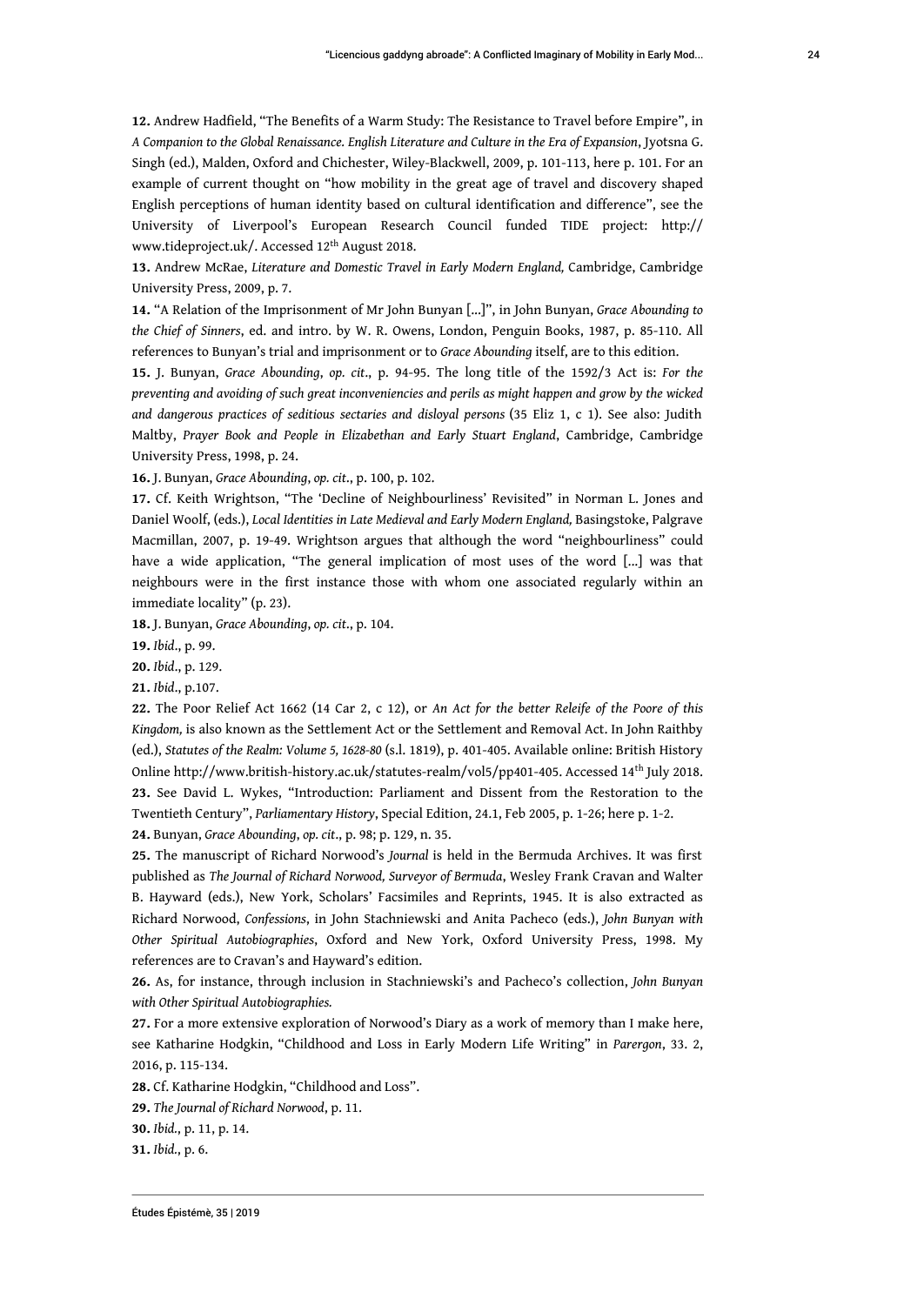#### **32.** *Ibid.,* p. 14.

**33.** There are two different manuscript versions of Dionys Fitzherbert's text: her original autograph version, Oxford, Bodleian Library, MS. e Mus. 169, and two somewhat altered scribal copies, Oxford, Bodleian Library, MS Bodl. 154 and London, Lambeth Palace Library, MS. Sion E47. For edited parallel transcriptions of both versions, see Katharine Hodgkin, *Women, Madness and Sin in Early Modern England. The Autobiographical Writings of Dionys Fitzherbert*, Farnham, Ashgate, 2010.

**34.** On Fitzherbert's autobiographical writing, also see: Katharine Hodgkin, "Dionys Fitzherbert and the Anatomy of Madness", in Kate Chedgzoy, Melanie Hansen and Suzanne Trill (eds.), *Voicing Women: Gender and Sexuality in Early Modern Writing*, Keele, Keele University Press, 1996, p. 62-92; and Elspeth Graham, "Women's Writing and the Self"' in Helen Wilcox (ed.), *Women and Literature in Britain 1500-1700*, Cambridge, Cambridge University Press, 1996, p. 209-233.

**35.** K. Hodgkin, *Women, Madness and Sin*, *op. cit.*, p. 177.

**36.** *Ibid*.. The particular importance of obedience in accepting parents' choices of marriage partner is stressed in almost all domestic conduct manuals. See, for instance, William Perkins, *Christian Oeconomie: or a Short Survey of the Right Manner of Erecting and Ordering a Familie, according to the Scripture*, trans. T. Pickering, London, 1609, p. 147.

**37.** K. Hodgkin, *Women, Madness and Sin*, *op. cit.*, 177.

**38.** Katharine Hodgkin, *Women, Madness and Sin*, *op. cit.*, p. 179.

**39.** Felicity Nussbaum, " 'By these words I was sustained': Bunyan's *Grace Abounding*", *ELH*, 49.1, Spring 1982, p.18-34, here p. 23. Nussbaum quotes Richard Sennett, *Authority*, New York, Alfred Knopf, 1980, p. 36.

**40.** L. Woodbridge, *op. cit.,* p. 81. She cites, Simon Fish, *A Supplication for the Beggars*, London, ca., 1529, ed. Frederick J. Furnivall, London, Early English Text Society, 1871.

**41.** My findings here refer to a database I compiled between 2000 and 2005 of all uses of the word "gad" and its variants (excluding those with a quite different referent, for instance the tribes of Gad or the type of sword called a gad) between 1570 and 1680, from *Early English Books Online* ( *EEBO*).

**42.** See, for instance: Raphael Holinshed, *The first and second volumes of Chronicles comprising 1 The description and historie of England, 2 The description and historie of Ireland,* London, printed [by Henry Denham]?, 1580; Tailboys Dymoke, *Caltha poetarum: or The bumble bee. Composed by T. Cutvvode Esquyre*, London, printed by Thomas Creede, for Richard Oliue, 1599.

**43.** John Bannister, *An antidotarie chyrurgicall containing great varietie and choice of all sorts of medicines that commonly fal into the chyrurgions vse*, London, printed by Thomas Orwin for Thomas Man, 1589.

**44.** John Foxe, *The Pope confuted The holy and apostolique Church confuting the Pope. The first action. Translated out of Latine into English, by Iames Bell*, London, printed by Thomas Dawson, for Richard Sergier, 1580, The Second Action, 69, EEBO document image 73.

**45.** John Foxe, *The Pope confuted*, The Second Action, 51, EEBO document image 55.

**46.** John Fielde, *A caueat for Parsons Hovvlet concerning his vntimely flighte*, London, printed by Robert VValdegraue, for Thomas Man, & Toby Smith, 1581, EEBO document images 47, 48.

**47.** In, for example: Robert Greene, *Arbasto The anatomie of fortune [...]*, London, printed by J. Charlewood for H. Iackson, dwelling in Fleetstreete, beneath the Conduite, at the signe of Saint Iohn Euangelist, 1589; Robert Greene, *Greenes neuer too late. Or, A powder of experience*, London, Printed by Thomas Orwin for N[icholas] L[ing] and Iohn Busbie, 1590; Robert Greene, *A disputation, betweene a hee conny-catcher, and a shee conny-catcher whether a theefe or a whoore, is most hurtfull in cousonage, to the common-wealth,* London, [printed] by A. I[effes] for T. G[ubbin], 1592; Gervase Babington, *A very fruitfull exposition of the Commaundements by way of questions and answeres* , London, 1583, p.190, EEBO document image 120, p. 200, document image 125.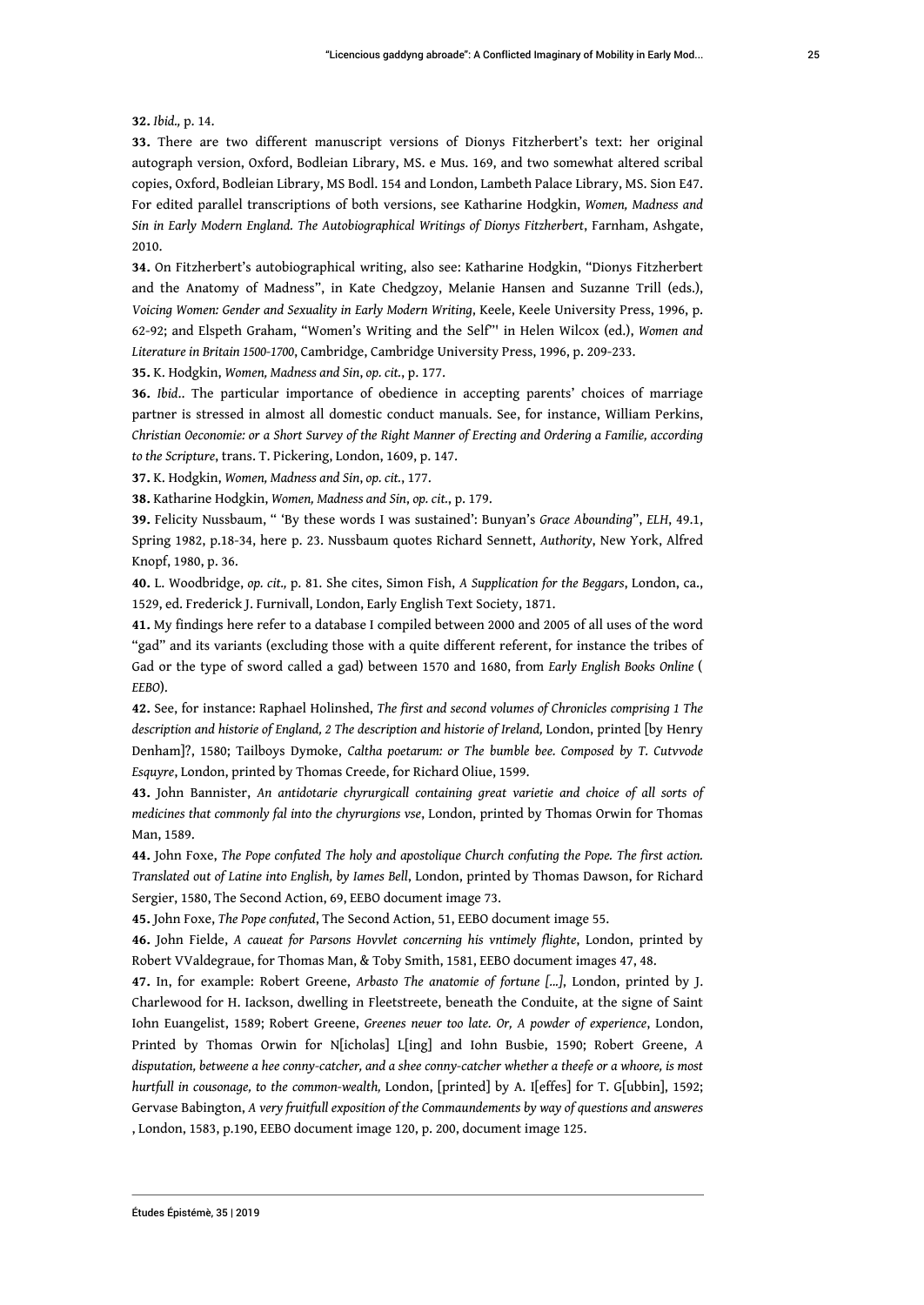**48.** Philippe de Mornay, *A vvoorke concerning the trewnesse of the Christian religion, written in French. and at his request finished by Arthur Golding*, London, imprinted [by [John Charlewood and] George Robinson] for Thomas Cadman, 1587, p. 166, EEBO document image 98. This text has the same translator as Calvin's sermons on Deuteronomy, discussed later.

**49.** John Norden, *A sinfull mans solace most sweete and comfortable*, London, [printed] by Richard Iones, 1585, & "The Fryday, or fifth dayes co~fere~ce, between Solace, and the sinful man", p. 112, EEBO document image 117; "The Saturdaye, or sixth Dayes Conference", p. 125, document image 131.

**50.** John Milton, *Of prelatical episcopacy, and vvhither it may be deduc'd from the apostolical times by vertue of those testimonies which are alledg'd to that purpose in some late treatises one whereof goes under the name of Iames, Arch-bishop of Armagh,* London, printed by R. O. & G. D. for Thomas Underhill, 1641, p. 7, EEBO document image 5.

**51.** Richard Baxter, *Directions and perswasions to a sound conversion for prevention of that deceit and damnation of souls*, London: Printed by A.M. for Nevil Simmons and by N. Ekins [...], 1658, Preface, EEBO document image 3, p. 107, document image 62; Thomas Rogers, *Of the imitation of Christ, three, both for wisedome, and godlines, most excellent bookes; made 170. yeeres since by one Thomas of Kempis*, London, 1616, Chap. 20. "Of solitarines, and silence", p. 41, EEBO document image 44.

**52.** Alec Ryrie, *Being Protestant in Reformation Britain*, Oxford, Oxford University Press, 2013; 2015 paperback edn., p. 83.

**53.** Thomas Bentley, *The sixt lampe of virginitie conteining a mirrour for maidens and matrons: or, the seuerall duties and office of all sorts of women in their vocation out of Gods word [...]*, London, 1582, "The office and duetie of Maisters, and Maistresses, or Dames towardes their seruantes and maides", p. 50, EEBO document image 27, p. 93, document image 48.

**54.** William Slatyer, *The compleat Christian, and compleat armour and armoury of a Christian, fitting him with all necessary furniture for that his holy profession*, London, printed for the author, 1643, p. 362, EEBO document image 190.

**55.** R. Hakluyt, *Divers Voyages Touching the Discovery of America and the Islands Adjacent: Collected and Published by Richard Hakluyt,* ed. J. Jones, Cambridge, Cambridge University Press, 2010. doi:10.1017/CBO9780511695711.002.

**56.** *The sermons of M. Iohn Caluin vpon the fifth booke of Moses called Deuteronomie faithfully gathered word for word as he preached them in open pulpet; together with a preface of the ministers of the Church of Geneua, and an admonishment made by the deacons there. Translated out of French by Arthur Golding,* London, printed by Henry Middleton for George Bishop, 1583.

For Arthur Golding's career as a translator, see John Considine**,** "Golding, Arthur (1535/6–1606)" in the *Oxford Dictionary of National Biography*, Oxford, Oxford University Press, print version: 2004, online version: 2004, https://doi.org/10.1093/ref:odnb/10908. Accessed 1st March 2019. Golding is perhaps best known for his translation of Ovid's metamorphoses, used by Shakespeare. But as his ODNB entry remarks, "[h]is work on Ovid is an anomaly in Golding's career: all his other translations were of religious or factual works." He was a major translator of Luther's and Calvin's writings as well as those of other key Protestant figures. John Considine notes, "[h]is translations of prose works amount in all to about five and a half million words."

**57.** Martin Luther, *A commentarie or exposition vppon the twoo Epistles generall of Sainct Peter, and that of Sainct Jude,* London, imprinted [by John Kingston] for Abraham Veale dwellyng in Paules Church-yard at the signe of the La[m]be, 1581, EEBO document image 75.

**58.** All biographical information on Calvin is from: Wulfert de Greef, *The Writings of John Calvin,* trans. Lyle D. Bierma, Louisville and London, 2008, p. 93-100.

**59.** *The sermons of M. Iohn Caluin vpon the fifth booke of Moses called Deuteronomie,* p. 2, EEBO document image 8.

**60.** Cf. Elspeth Graham, " 'Lewd, Profane Swaggerers' and Charismatic Preachers: John Bunyan and George Fox", in Helen Wilcox, Richard Todd and Alasdair MacDonald (eds.), *Sacred and*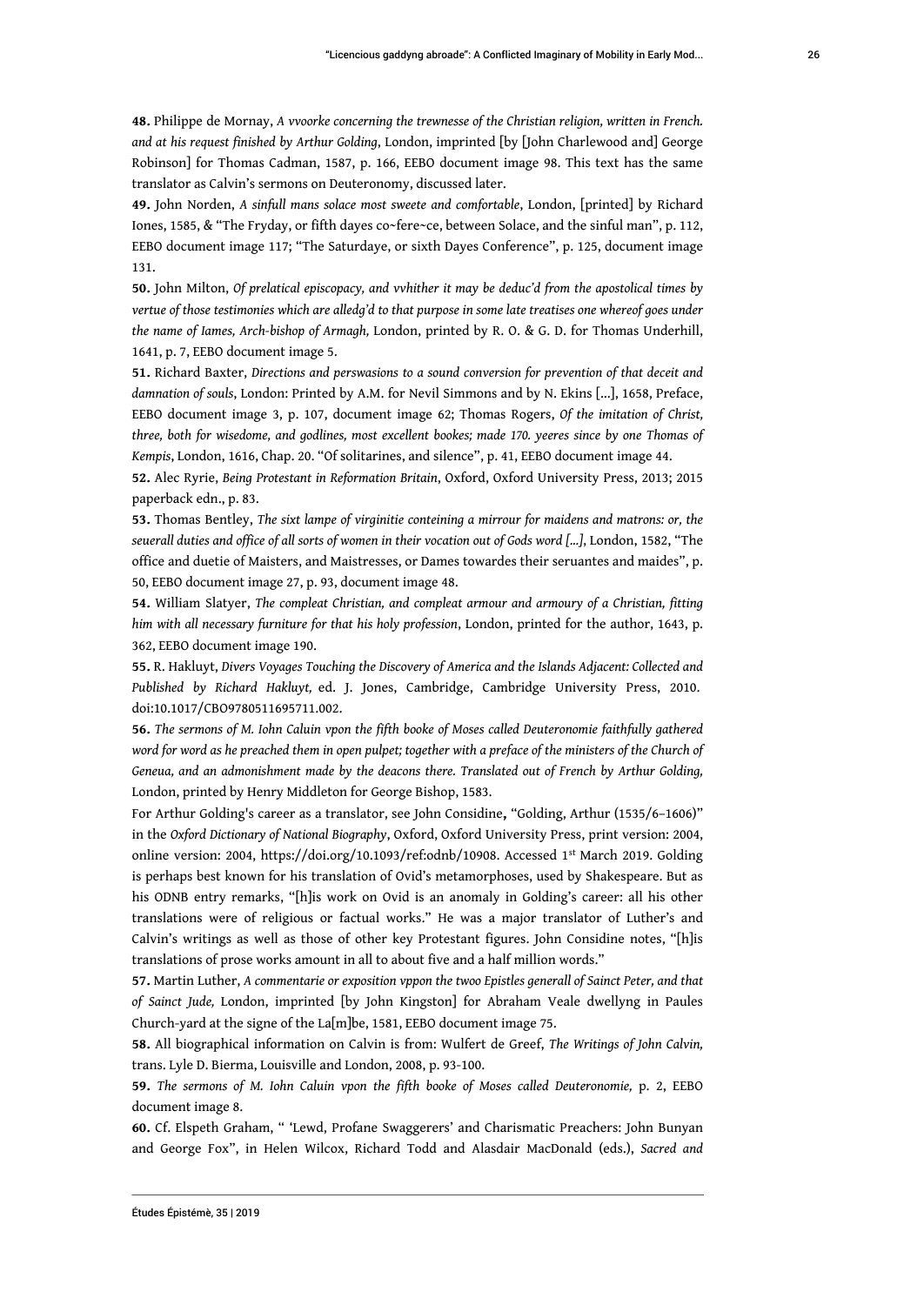*Profane: Secular and Devotional Interplay in Early Modern British Literature*, Amsterdam, VU University Press, 1996, p. 307-318, 315; Elspeth Graham, " 'Oppression Makes a Wise Man Mad': the Suffering of the Self in Autobiographical Tradition" in Henk Dragstra, Sheila Ottway and Helen Wilcox (eds.), Betraying Our Selves: Forms of Self-Representation in Early Modern English Texts, Basingstoke, Macmillan, 2000, p. 197-214, esp. p. 205-207.

**61.** *The sermons of M. Iohn Caluin vpon the fifth booke of Moses called Deuteronomie*, "On Wednesday the xx. of March. 1555. The first Sermon vpon the first Chapter", p. 3, document image 8.

**62.** John Calvin, *Joannis Calvini opera quae supersunt omnia*, 58 vols, Edouard Cunitz, Johann-Wilhelm Baum, Eduard Reuss, Wilhelm Eugen, Brunsvigae, C.A.Schwetschke (eds.), 1863, vol. 25, p. 609.

**63.** *The sermons of M. Iohn Caluin vpon the fifth booke of Moses called Deuteronomie*, "On Wednesday the xvij. of April. 1555. The seuenth Sermon vpon the first Chapter", p. 37, document image 25. **64.** John Calvin, *Joannis Calvini opera quae supersunt omnia*, vol. 25, p. 677.

**65.** The *Oxford English Dictionary* suggests that gad is a possible backformation from vagabond.

**66.** John Foxe, *Acts and Monuments*, London, imprinted by Iohn Daye, dwellyng ouer Aldersgate beneath S. Martins, 1583, p. 707-8. Quoted by Andrew Cambers, *Godly Reading. Print, Manuscript and Puritanism in England, 1580-1720*, Cambridge, Cambridge University Press, 2011, p. 1-2.

**67.** A. Cambers, *Godly Reading*, p. 3.

**68.** Arnold Hunt, *The Art of Hearing. English Preachers and Their Audiences, 1590-1640*, Cambridge, Cambridge University Press, 2010, p. 1-18.

**69.** Richard Carpenter, *A Pastoral Charge, Faithfully Given and Discharged at the Triennial Visitation of* the Lord Bishop of Exeter, London, Printed by Edvvard Griffin for Francis Constable, 1616, D<sub>5</sub>v. Quoted in Hunt, *The Art of Hearing*, p. 9.

**70.** Hans Ulrich Gumbrecht, *Production of Presence. What Meaning Cannot Convey*, Stanford, Stanford University Press, 2004, p. 2.

**71.** Jean Calvin, *Institutes of the Christian Religion*, ed. J. T. McNeill, 2 vols., Philadelphia, Presbyterian Publishing, 1960, [Iv: iv:9], p. 1023. Quoted by Andrew Spicer, *Calvinist Churches in Early Modern Europe*, Manchester, Manchester University Press, 2007, p. 4.

**72.** See Debora Kuller Shuger, "Sacred Rhetoric in the Renaissance", in Heinrich F. Plett (ed.), *Renaissance Rhetoric*, Berlin and New York, Walter de Gruyter, 1993, p. 121-42. She argues, "By the late sixteenth century it seems to have been recognized that scared rhetoric remained the sole surviving [occasion] for serious public oratory...leaving the sermon as the only living form of rhetorical praxis" (p. 121-22). Through tracing different rhetorical positions in different forms of English Protestantism, she suggests that by the late seventeenth century, "the emergence of Anglican rationalism seems to have sparked a reversal among its opponents, so that the defense of grandeur and passion [...] belongs to the dissenting community" (p. 138). Her perceptions about different forms of scared rhetoric and ways in which some forms were understood particularly to operate through the senses and emotions rather than the intellect, further illuminate both my general comments about Calvinist preaching and my later argument about ways in which Quakers might be "moved of the spirit" through the affective power of language.

**73.** Wulfert de Greef, *The Writings of John Calvin*, Louisville and London, Westminster John Knox Press, 2008, p. 94.

**74.** Ironically, it was, reputedly, the bodily rigours of excessive preaching that were the eventual cause of Calvin's death.

**75.** Samuel Purchas, *Purchas his pilgrimage. Or Relations of the vvorld and the religions obserued in all* ages and places discouered, from the Creation vnto this present In foure partes, London, printed by William Stansby for Henrie Fetherstone, 1613.

**76.** Samuel Purchas, *Purchas his pilgrimes In fiue bookes. The first, contayning the voyages and peregrinations made by ancient kings, patriarkes, apostles, philosophers, and others, to and thorow the remoter parts of the knowne world: enquiries also of languages and religions, especially of the moderne*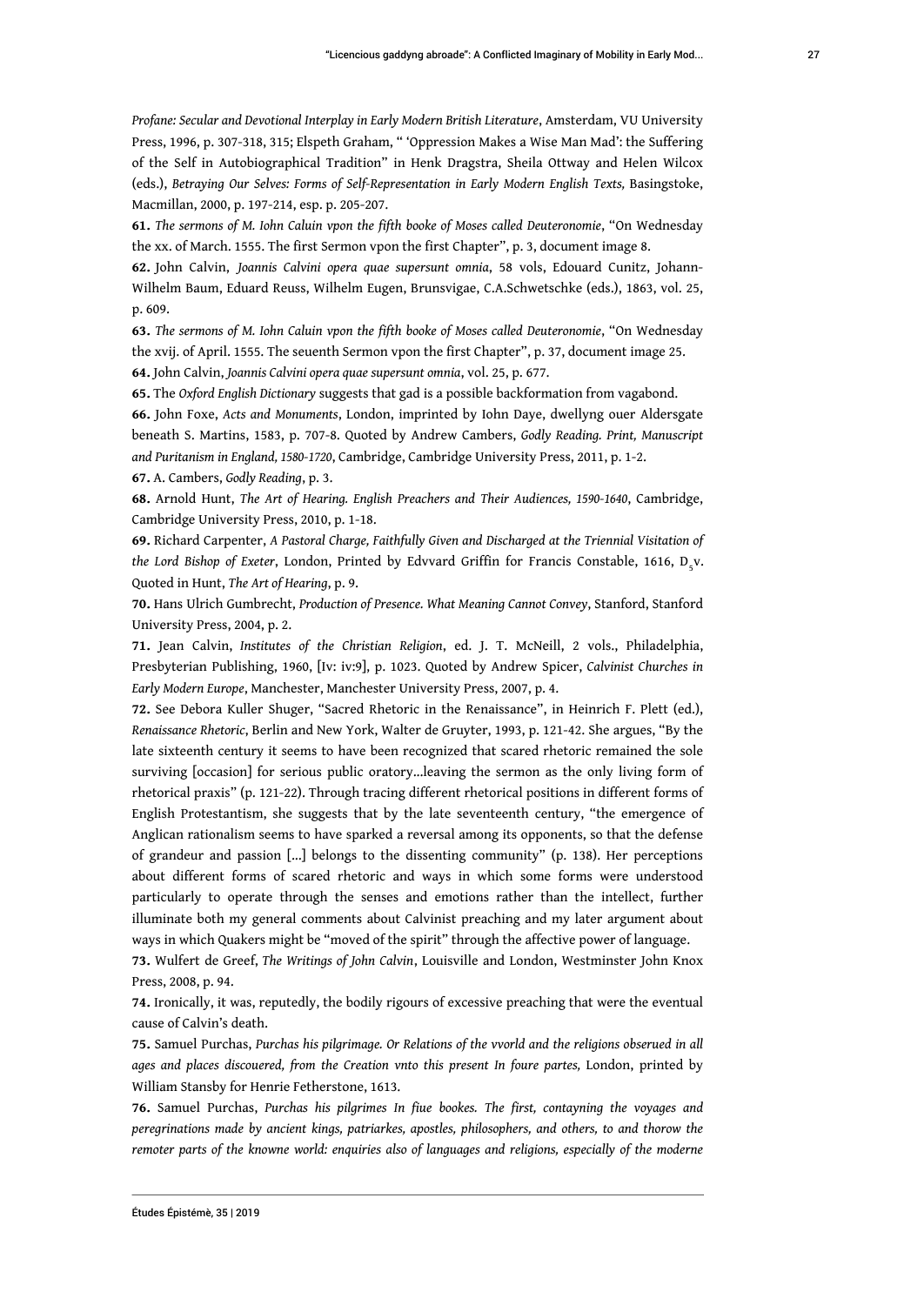*diuersified professions of Christianitie. The second, a description of all the circum-nauigations of the globe. The third, nauigations and voyages of English-men, alongst the coasts of Africa [...] The fourth, English voyages beyond the East Indies, to the ilands of Iapan, China, Cauchinchina, the Philippinae with others [...] The fifth, nauigations, voyages, traffiques, discoueries, of the English nation in the easterne parts of the world [...] The first part*, London, [imprinted] for Henry Fetherstone, 1625.

**77.** Thomasin Westcott, *English Post-Reformation Protestant Pilgrimage: Texts and Contexts* , unpublished PhD thesis, University of Middlesex, 2014. See also, Paris O'Donnell, "Pilgrimage or 'anti-pilgrimage'? Uses of mementoes and relics in English and Scottish narratives of travel to Jerusalem, 1596–1632", *Studies in Travel Writing*, 13:2, 2009, p. 125-139, DOI: 10.1080/13645140902857232.

**78.** S. Purchas, *Purchas his pilgrimes In fiue books*, 1625, "To the Reader", p. 5.

**79.** *Ibid.*, Ch. VI, I.i.74, marginal note, EEBO document image 56.

**80.** A. McRae, *Literature and Domestic Travel*, *op. cit.*, p. 117.

**81.** John Bunyan, *The Holy War*, ed. Roger Sharrock and James F. Forrest, Oxford, Clarendon, 1980, p. 1; p. 2; p. 4.

**82.** John Bunyan, *The Pilgrim's Progress. From this World to That which is to Come*, ed. James Blanton Wharey, second edition revised by Roger Sharrock, Oxford, Clarendon Press, 1960, p. 1.

**83.** J. Bunyan, *The Pilgrim's Progress*, *op. cit*., p. 2.

**84.** J. Bunyan, *The Holy War*, *op. cit*., p. 1.

**85.** Hilary Hinds, *George Fox and Early Quaker Culture*, Manchester and New York, Manchester University Press, 2011, p. 100.

**86.** For a fuller explanation of my understanding of the nature of Quaker subjectivity, see Elspeth Graham, "Oppression Makes a Wise Man Mad", art. cit.

**87.** On the Quaker tendency to conflate the workings of the Inner Light in individual Friends and biblical text, see Phyllis Mack, "Religion, Feminism, and the Problem of Agency: Reflections on Eighteenth-Century Quakerism", in Sarah Knott and Barbara Taylor (eds.), *Women, Gender and Enlightenment*, London, Palgrave Macmillan, 2005, p. 434-459. DOI https:// doi.org/10.1057/9780230554801\_28; and E. Graham, "Oppression Makes a Wise Man Mad", art. cit., p. 207-211 on the textual operations by which Quaker subject could become a "living text."

**88.** George Fox, *The Journal*, ed. Nigel Smith, London, Penguin Books, 1998, p. 159-60.

**89.** *Ibid*., p. 161.

**90.** *Ibid*.

**91.** *Ibid*., p. 249.

**92.** *Ibid*., p. 5.

**93.** *Ibid*., p. 8.

**94.** Hilary Hinds, "Going Nowhere: The Stranger and the Pilgrim in the *Journal* of George Fox", in *Quaker Studies* 20.1, 2015, p. 84-102. This article provides a compelling and much more thorough analysis of matters of mobility and stillness in Fox's *Journal* than I am able to give here.

**95.** A. McRae, *Literature and Domestic Travel*, *op. cit.*, p. 114-15.

**96.** For the modern reader, of course, the uncertainties surrounding Fox's original journal – whether there was a now-lost manuscript version of the *Journal* that pre-existed the first print version of 1694 (actually compiled from the "Spence manuscript", an account dictated by Fox to his stepson-in-law Thomas Lower in ?1675–8 and containing letters from Fox and other Quakers, written in a variety of hands and interspersed through the text) – compound the sense of a need for alertness to this distinction between lived experience and text as map. There is then a further reminder of this instability of the *Journal* as a printed text that is produced by the unusually extreme variability of modern editions. On the textual history of Fox's *Journal*, see Henry J. Cadbury. "The *Editio Princeps* of Fox's *Journal"*, *Journal of the Friends' Historical Society*, 53, 1972, p. 197-218. Hilary Hinds provides a summary of issues relating to the copy texts and editions of the *Journal*, "A note on references to Fox's Journal", *George Fox and Early Quaker Culture*, p. x-xi. See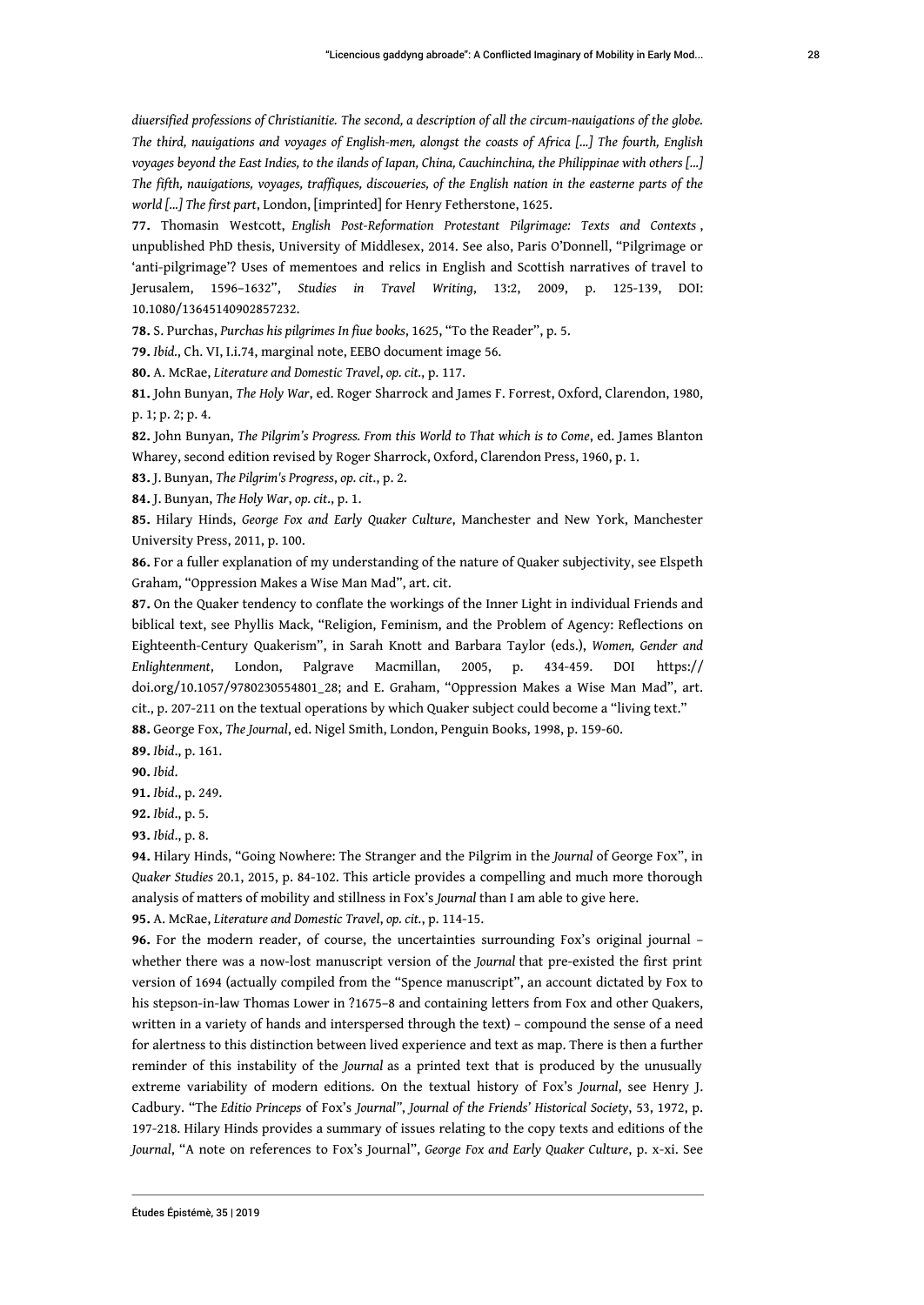also Lancaster University's Early Quaker Project website, *The Journeys of George Fox, 1652-53*. See how the early Quakers in the North West interacted with their environment (http:// www.lancaster.ac.uk/quakers/01\_quakers\_home.html) and pages on the texts of the *Journal* (http://www.lancaster.ac.uk/quakers/versions3.html).

**97.** Quoted by Jane Bennett, *Vibrant Matter: a Political Ecology of Things*, Durham, U.S. and London, 2010, p. 55. Her reference is to Thomas Hobbes, *De Corpore*, in *The English Works of Thomas Hobbes*, ed. W. Molesworth, London, 1839, I, part. ii, p. 8, 10.

### ABSTRACTS

A history of the little word "gadding", I suggest in this article, is revealing. Tracking its appearance in early-modern English printed texts shows how it was almost always used pejoratively: gadding is repeatedly connected with an unquiet spirit, with all that is disordered, unruly, hectic, frazzled, busy, malign – or Roman Catholic. There were peaks of use of this word in the 1580s and 1660s. These correlate with particularly intense periods of cultural, religious and political anxiety over itinerancy and other forms of geographic mobility. Consideration of this context, looking particularly at the 1583 English translation of Calvin's *[S]ermons [...] vpon [...] Deuteronomie* and its relation to Calvin's original texts and their contexts, suggests that anxiety about mobility is a particularly English feature of Protestant thought.

But, alongside an inherited uneasiness about gadding, a desire for travel was equally compelling for many mid-seventeenth-century sectaries. So, it is the imaginative and spiritual conflict produced by this tension that primarily concerns me in this article. Beginning with the familiar accounts of Anna Trapnel's and John Bunyan's trials, and moving through examples of several nonconformist spiritual narratives, I trace ways in which this conflicted position underpins a range of uses of oral and print forms. From these readings, I suggest the particular dynamics of English Protestantism lend themselves to its becoming a crucial site for the negotiation of the period's overall political, economic, spiritual, epistemic and social concern with mobility and, conversely, how mobility in itself becomes a core preoccupation of early-modern English Protestant thought.\*

Cet article suggère que l'histoire d'un simple mot comme « gadding », peut être révélatrice. Si l'on suit ses occurrences dans les imprimés anglais de la période moderne, on constate qu'il est presque toujours utilisé de façon péjorative ; de façon récurrente, « gadding » évoque un esprit troublé, désordonné, indiscipliné, effréné, à bout de nerfs, affairé, malin – ou catholique romain. Le mot est particulièrement utilisé dans les années 1580 et 1660. Ces décennies correspondent à des périodes d'anxiété culturelle, religieuse et politique particulièrement intenses au sujet de l'itinérance et d'autres formes de mobilité géographique. Quand on s'attache notamment à la traduction anglaise de 1583 des *Sermons de M. Jean Calvin sur […] Deuteronome* et à sa relation avec les textes orignaux de Calvin et leurs contextes, on se rend compte que l'anxiété engendrée par la mobilité est un trait particulièrement anglais de la pensée protestante.

Mais, pour de nombreux membres des sectes du milieu du XVII<sup>e</sup> siècle, cette inquiétude héritée du siècle précédent coexiste avec un désir de voyage. C'est donc le conflit imaginatif et spirituel produit par cette tension qui est au cœur de cet article. Commençant avec les récits bien connus des procès d'Anna Trapnel et de John Bunyan, en passant par les exemples de plusieurs récits spirituels de non-conformistes, cette étude retrace les façons dont cette position ambivalente